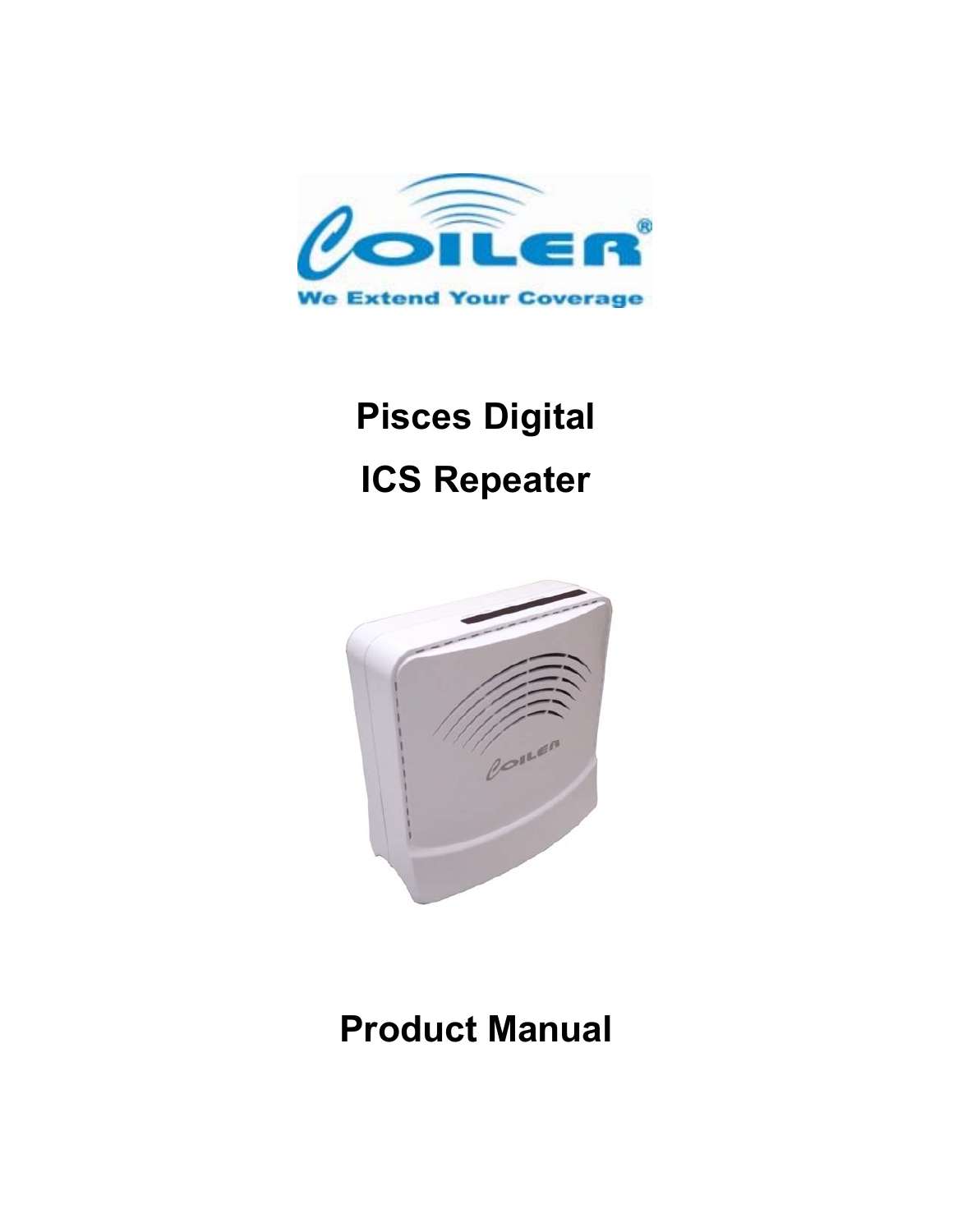

#### **Edition**

Edition 1.2, December 22, 2012.

#### **Copyrights**

The information contained herein is the property of Coiler Corporation. No part of this document may be reproduced or transmitted in any form or by any means, electronic or mechanical and for any purpose without the prior written permission of Coiler.

Copyrights © 2012. All rights reserved.

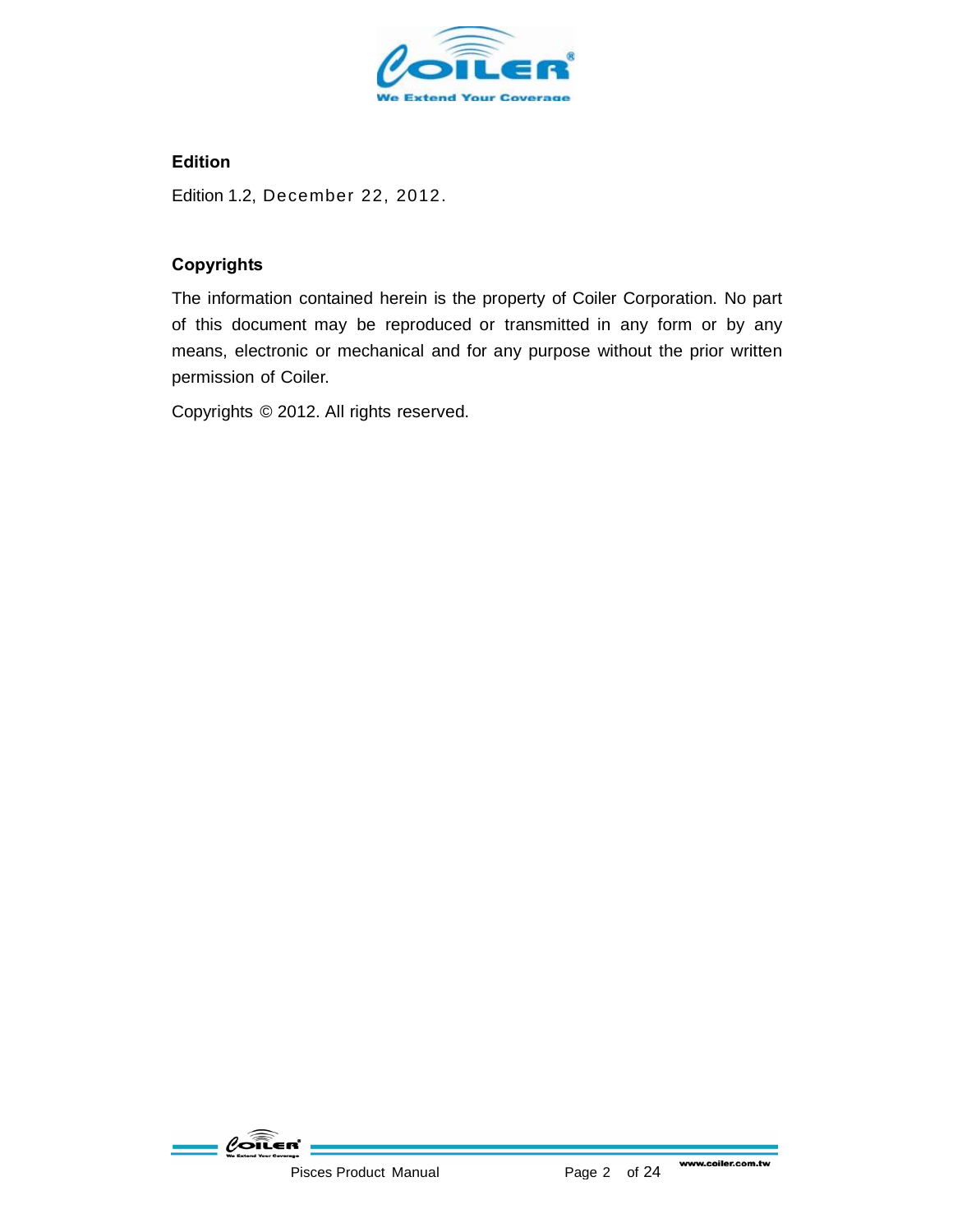

#### 1. About This Manual

This product manual is produced for the use of Coiler's Pisces (PS) Digital ICS Repeater by Coiler personnel, licensees and customers.

The Pisces Digital ICS Repeater has the most innovative technologies to simplify the installation process. **Please first refer to the single sheet installation guide**. This manual covers the functions of the Pisces (PS) in detail with OMT instructions (Section 8) and is needed only when the information on the single sheet installation is insufficient.

Due to the continued progress in methodology, design and manufacturing of our products, the contents of this document are subject to revision without any notice. Coiler assumes no legal responsibility for any error or damage resulting from the use of this document.

Your comments can assist us in improving our products and services. Please address them to Coiler at any time.

- Address : 8F-4, No. 75, Sec. 1, Xintai  $5<sup>th</sup>$  Rd, Xizhi Dist. New Taipei City 221, Taiwan (R.O.C.)
- Phone: +886 2 2698 2618
- Fax: +886 2 2698 2629
- Web site : www.coiler.com.tw
- Email : sales@coiler.com.tw

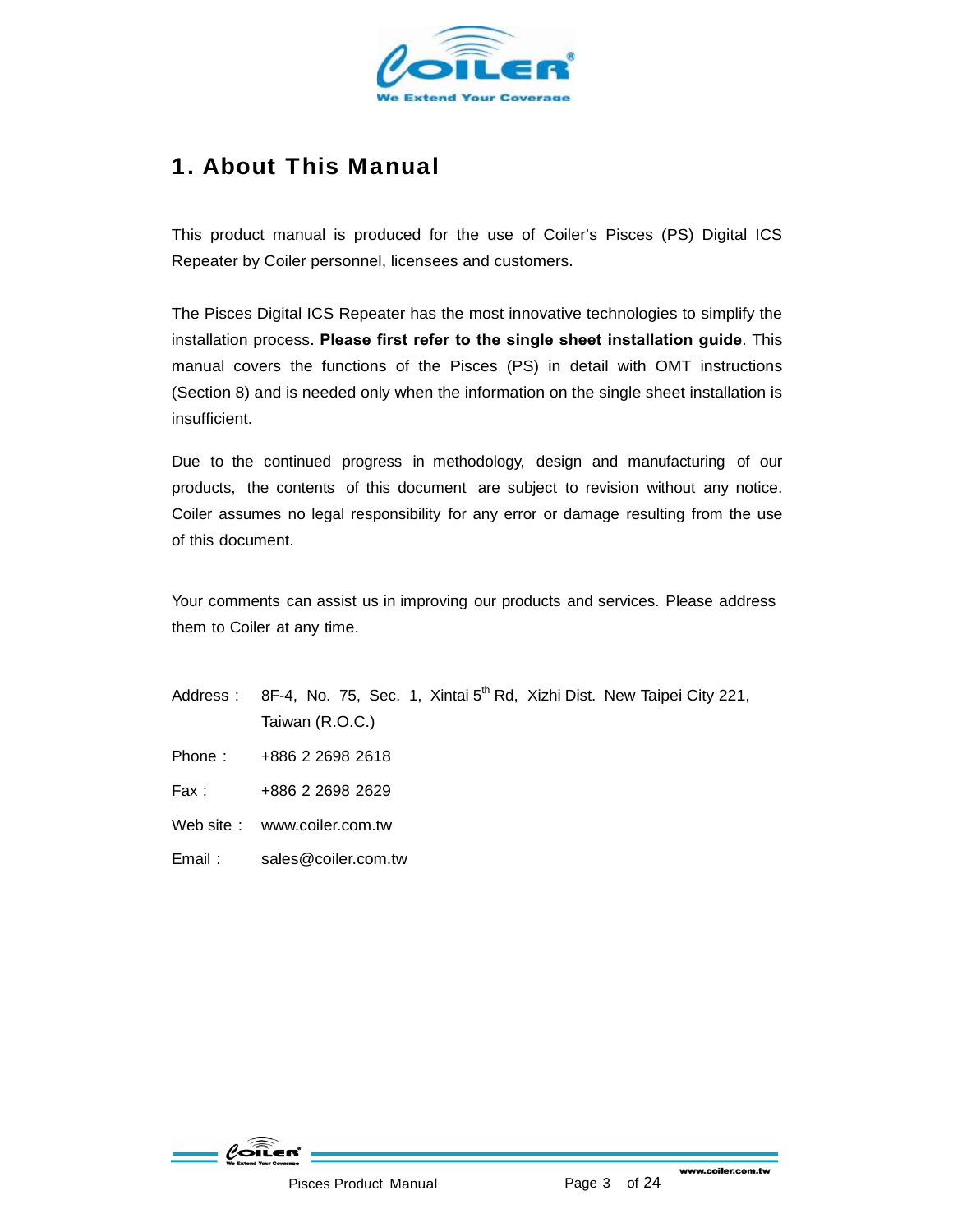

## 2. Table of Contents

| 1. |      |  |  |  |  |  |
|----|------|--|--|--|--|--|
| 2. |      |  |  |  |  |  |
| 3. |      |  |  |  |  |  |
| 4. |      |  |  |  |  |  |
| 5. |      |  |  |  |  |  |
|    |      |  |  |  |  |  |
|    |      |  |  |  |  |  |
|    |      |  |  |  |  |  |
|    |      |  |  |  |  |  |
|    |      |  |  |  |  |  |
|    |      |  |  |  |  |  |
|    |      |  |  |  |  |  |
| 6. |      |  |  |  |  |  |
|    | 6.1. |  |  |  |  |  |
|    |      |  |  |  |  |  |
|    |      |  |  |  |  |  |
| 7. |      |  |  |  |  |  |
| 8. |      |  |  |  |  |  |
|    | 81   |  |  |  |  |  |
|    | 8.2. |  |  |  |  |  |
|    | 8.3. |  |  |  |  |  |
|    | 8.4. |  |  |  |  |  |
|    |      |  |  |  |  |  |
|    |      |  |  |  |  |  |
|    |      |  |  |  |  |  |
|    |      |  |  |  |  |  |
| 9. |      |  |  |  |  |  |

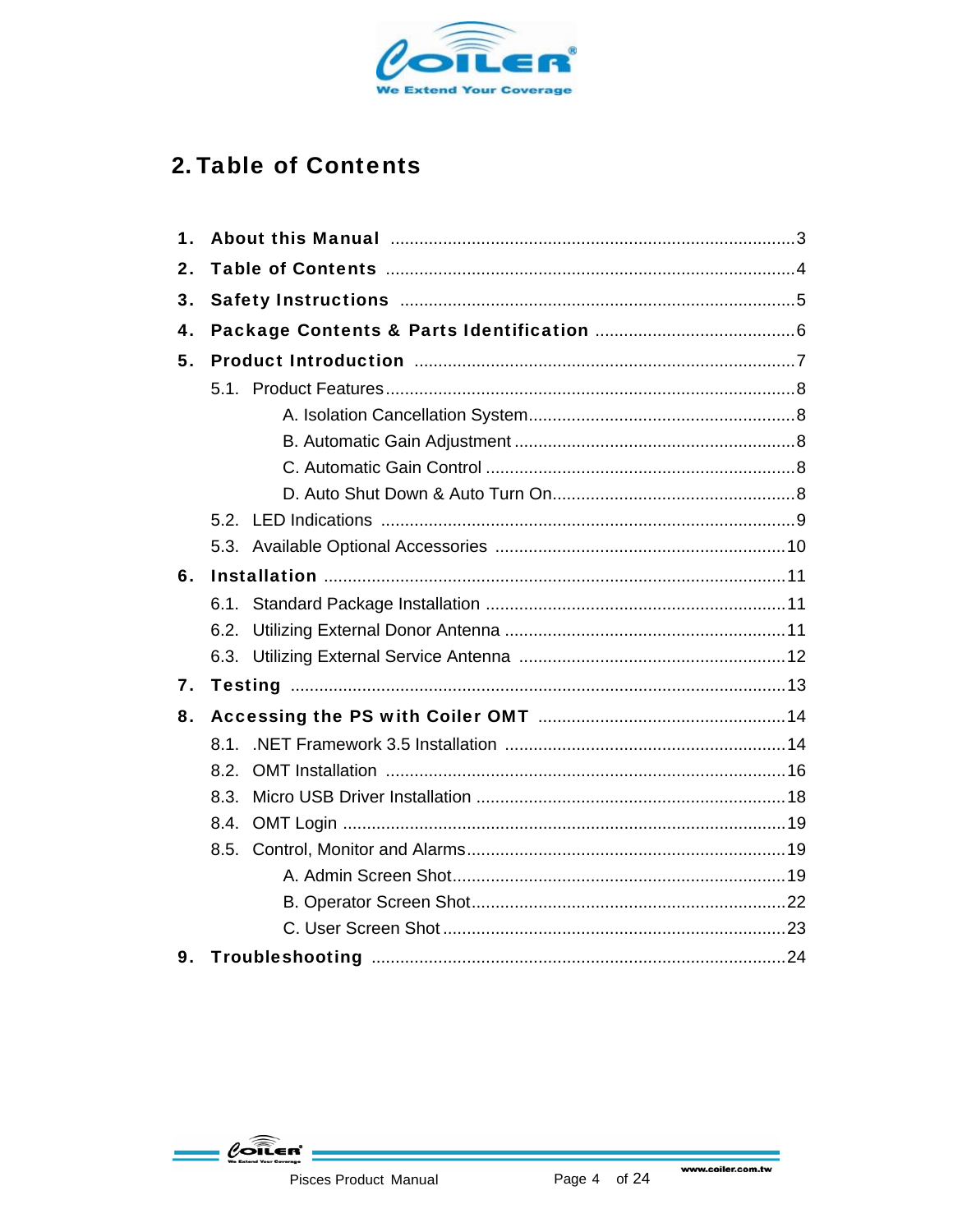

### 3. Safety Instructions

Any personnel involved in an installation, operation or service of the Coiler PS Digital ICS Repeater must understand and obey the following:

- 1. Coiler PS Digital ICS Repeaters must be used exclusively for its application described in this guide's product introduction and nothing else.
- 2. For your safety, please be aware of power lines at all times during installation and use. Please make sure to take appropriate safety measures for protection. Contact with high-voltage power lines can cause serious injury or death.
- 3. Please handle the equipment with care. Mechanical shock due to the dropping or mishandling of the repeater can permanently damage sensitive RF components.
- 4. The PS Digital ICS Repeater is designed for indoor applications and should be kept away from water and humidity.
- 5. The primary AC power range for the repeater is AC100-240V. It is possible to damage the repeater if the primary AC power is outside this range.
- 6. Conducted emissions can only be carried out when the DC cable is less than 3m long. Please operate the repeater with DC power cable included in the package and not cables longer than 3m.
- 7. An external lightning protector is recommended when the antenna is installed outdoors.
- 8. The operating temperature of this product should be between  $0^{\circ}C \sim 40^{\circ}C$ .
- 9. Any repeater, including Coiler's PS Digital ICS Repeater, will generate radio signals and thereby give rise to electromagnetic fields that may be hazardous to the health of any person who is extensively exposed to the signals, and is in the immediate proximity of a repeater or repeater antennas. Therefore, the minimum distance between the user and/or any bystander and the radiating structure (antenna) of the transmitter is 50cm.

\*Coiler's PS Digital ICS Repeater complies with or exceeds EMC safety and RF requirements, as per 1995/5/EC Directive.

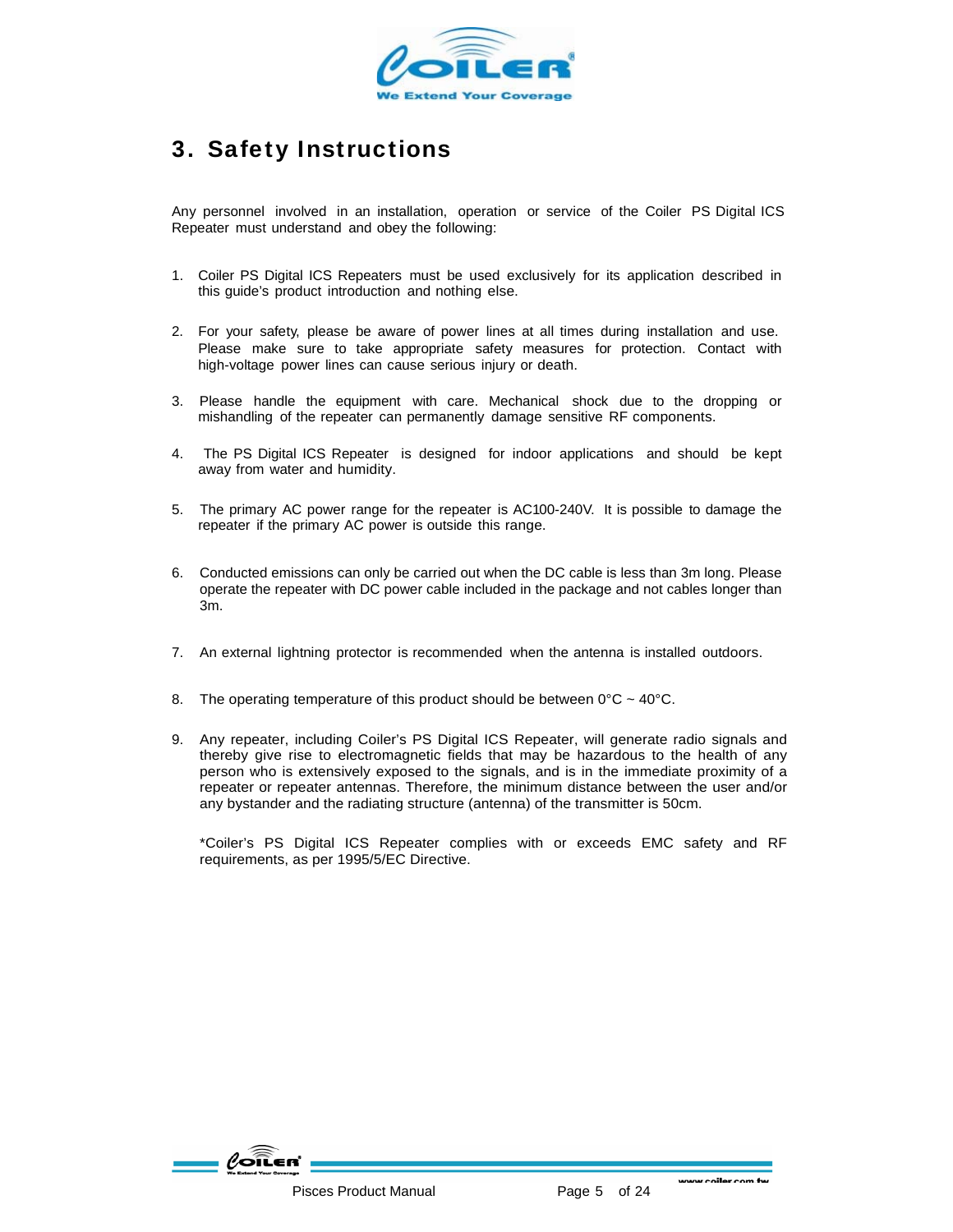

#### 4. Package Contents & Parts Identification

#### **Standard Package:**









Main Repeater Unit with Built-in Antennas

Power Supply Adaptor

**USB Cable for OMT Access** 

Quick Installation Guide

| <b>Accessories Information</b> |               |                                         |  |
|--------------------------------|---------------|-----------------------------------------|--|
|                                | Model Name    | EA10521B-060                            |  |
| AC Adaptor                     | Power Rating  | I/P: 100-240V~1.8A, 50-60Hz; O/P: 6V 6A |  |
|                                | DC Power Cord | 120cm                                   |  |

#### **Optional Package Additions:**



3m Coaxial Cable with 90° Connector



7dBi Antenna with 2 Mounting Options



**Mount Bracket** 



Wrench Tool

**Base Connections & Components:** 

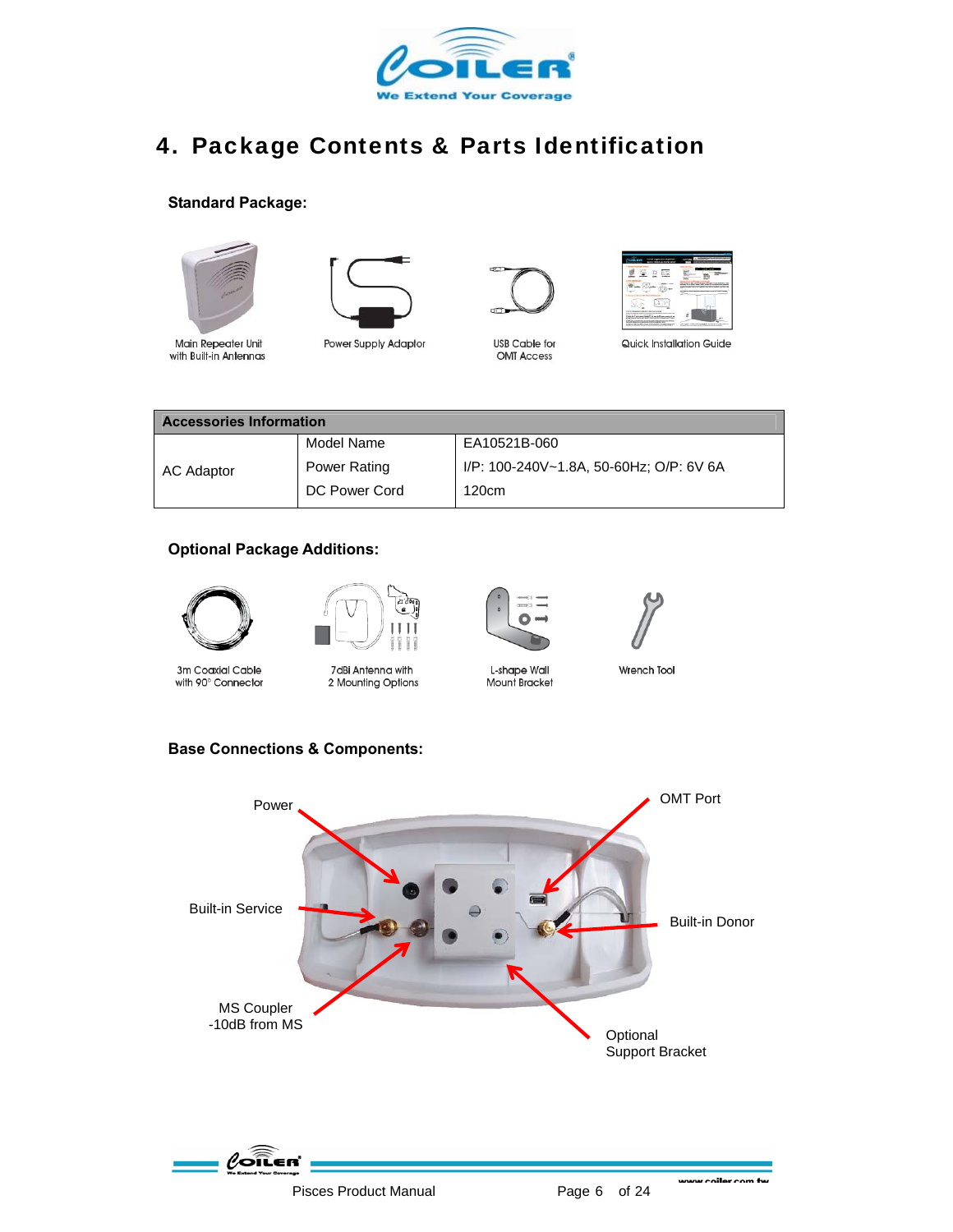

#### 5. Product Introduction

Pisces, or PS-2200 is Coiler's Pico level ICS (Isolation Cancellation System) repeater. ICS is a breakthrough technology that cancels isolation up to 25dB and enables the Pisces to be equipped with built in donor and service antenna. With intuitive LED indicators, an average mobile phone user can simply plug in the power and place the PS-2200 at the best signal window location for optimal performance.

In addition to ICS technology, the PS also has Auto Gain Adjustment (AGA) up to 25dB should the environment requires attenuation of gain - no action is required by the user. Standard safety features such as Auto Gain Control (AGC), Auto Shutdown (ASD), and Auto Turn-on (ATO) are all packaged into the PS to ensure network and product safety.

When signal is weak by the window or when PS would not be place beside a window, external donor antenna could be used to ensure the receptiono of quality signal. When multiple areas requires service, the PS also has ability to connect external service antenna(s). Whenever external antennas are used, wall mount brackets is an option for better placement and unit stability.

The PS is not only flexible in unit deployment but also with service frequencies. Coiler's OMT software provides the ability for the configuration of 3G service channels to ensure the PS would be amplifying the signal of a particular operator.

Simple, complete, and versitile, the PS-2200 digital ICS repeater is an unique offering for carriers to solve the 3G coverage problems of their clients instantly.









unuw coiler com tu

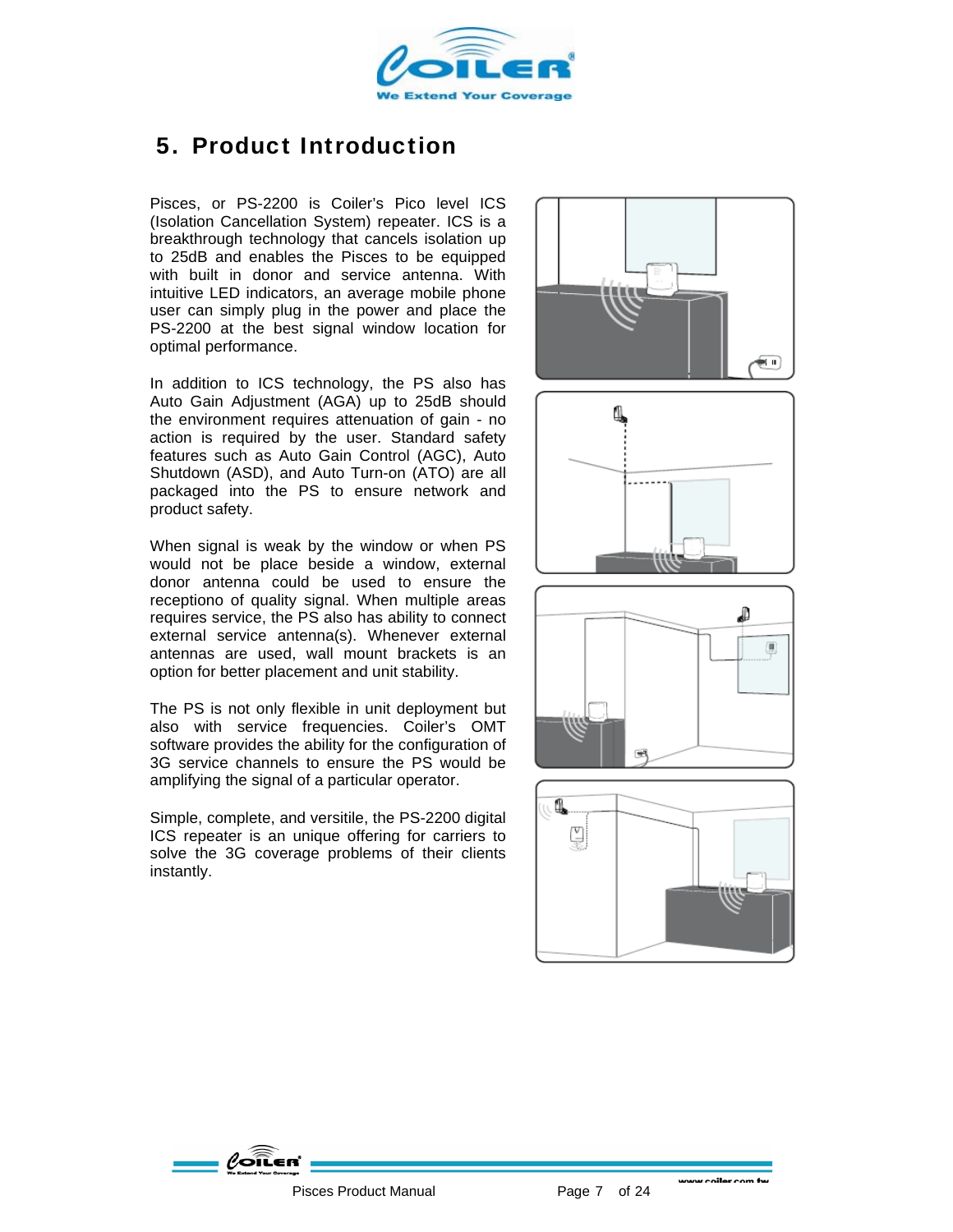

### 5.1 Product Features

The PS Digital ICS Repeater represents some of the most innovative technologies from Coiler. The key technology that defines the PS is the Isolation Cancellation System (ICS). In addition, the Pisces also feature technologies such as Automatic Gain Adjustment (AGA), Automatic Gain Control (AGC), Auto Shut Down (ASD) and Auto Turn On (ATO). Each feature is described in details below.

## A. Isolation Cancellation System

Isolation Cancellation System (ICS) is a complex technology. However, the over function can be simply to the following definition:

All RF signal has three parameters: amplitude (A), phase (Ø), and time delay (T). ICS repeater has a digital engine that differentiates the real input and feedback signal, then controls and reduces the amplitude, phase and time delay of feedback signal. Hence echo is cancelled and antennas can be much closer than repeaters without ICS technology. The formulas below illustrate a **25dB isolation improvement** comparing repeaters without ICS technology and Pisces Digital ICS Repeater.

Repeater without ICS technology: **Isolation ≥ Gain + 15dB** Pisces Digital ICS Repeater: **Isolation ≥ Gain – 10dB**

#### B. Automatic Gain Adjustment

Working hand in hand with the ICS technology within the Pisces is the Automatic Gain Adjustment (AGA) with 25dB range. This is a dynamic function that adjusts the gain of the Pisces whenever isolation becomes insufficient. The full gain of Pisces repeater is 70dB when isolation is 60dB or higher. When a situation causes the isolation to be lower than 60dB, AGA would reduce the gain immediately to avoid oscillation. For example, if an object is placed directly in front Pisces repeater on the service side, this would cause the service signal to feedback to donor and reduce the isolation value. In this case if isolation becomes 50dB, then AGA would reduce the gain of the repeater by 10dB to avoid oscillation. Maximum attenuation of AGA is 25dB, which means the Pisces repeater would adjust automatically for best performance as long as isolation is high than 35dB.

#### C. Automatic Gain Control

Automatic Gain Control (AGC) is also a dynamic gain adjustment feature with 25dB of range. AGC adjust the gain of Pisces whenever the input power is higher than -60dBm. Since the maximum gain of Pisces is 70dB and the maximum output power +10dBm on the DL, whenever input RSSI is higher than -60dBm, AGC would make the appropriate attenuation to keep the output power consistent at the max output power level of +10dBm. Maximum attenuation of AGC is 25dB, which means Pisces repeater can adjust to any circumstance with RSSI of -35dBm or lower. Pisces would shut down when input power is -35dBm or higher. The use of repeater should not be required when signal level is that strong.

#### D. Auto Shut Down and Auto Turn On

When the input power exceeds AGC range on the DL or UL by 3dB, Pisces would activate its advanced set safety mechanism: Auto Shut Down (ASD) and Auto Turn On (ATO). ASD is a stage that temporarily stops the RF function of PS. On the UL it will continuously detect the input power and resume RF function as soon as the input power reduces to a safe range. For the DL, it will make three attempts to detect the input power in this temporary stage. If the input power reduces to a safe range for the PS to operate, the ATO feature would power the repeater back on and restore all functions promptly. However, if the input power remains too great and dangerous for the network, it will then shut down completely. In such the signal is too strong for the usage of Pisces repeater.

**Note: shutdown level of Pisces is at +13dBm (3dB higher than maximum output power), which translates to an input power of -32dBm after full AGC attenuation).** 

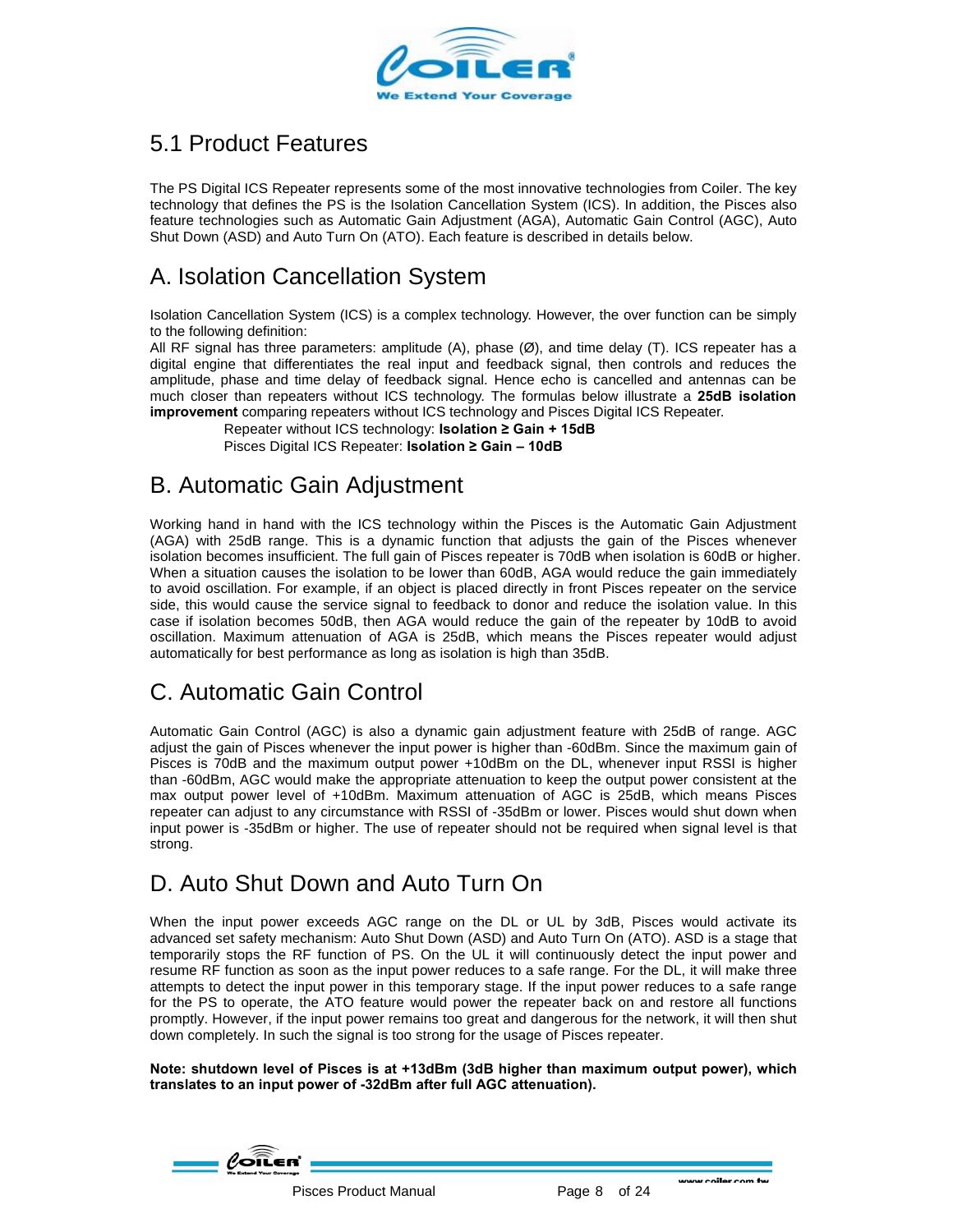

## 5.2 LED Indications

The Pisces Digital ICS Repeater is designed with built-in LED indicators to simplify the installation process. Details indications can be found below. In general, the more green LEDs the better when it comes to the two sets of LEDs for RSSI and Isolation.

| <b>POWER</b><br><b>ALARM</b>                                                            | <b>RSSI</b>     | <b>ISOLATION</b>                                                                                                  |                                                                                                                                                                                                                                                                   |  |  |
|-----------------------------------------------------------------------------------------|-----------------|-------------------------------------------------------------------------------------------------------------------|-------------------------------------------------------------------------------------------------------------------------------------------------------------------------------------------------------------------------------------------------------------------|--|--|
|                                                                                         |                 |                                                                                                                   |                                                                                                                                                                                                                                                                   |  |  |
| Label                                                                                   | <b>Status</b>   |                                                                                                                   | <b>Indication</b>                                                                                                                                                                                                                                                 |  |  |
|                                                                                         | On              |                                                                                                                   | Calls are being made through the repeater.                                                                                                                                                                                                                        |  |  |
| <b>POWER</b>                                                                            | <b>Blinking</b> |                                                                                                                   | 3 seconds after no calls are being made, repeater would go into<br>sleep mode.                                                                                                                                                                                    |  |  |
|                                                                                         |                 |                                                                                                                   | Overpower; Over temperature; Isolation; Unit faulty.                                                                                                                                                                                                              |  |  |
| <b>ALARM</b>                                                                            | On              | Alarm could be caused by any one of the conditions above.<br>Please check with OMT for exact cause of alarm.      |                                                                                                                                                                                                                                                                   |  |  |
|                                                                                         | Off             | Normal.                                                                                                           |                                                                                                                                                                                                                                                                   |  |  |
|                                                                                         | 0 on            |                                                                                                                   | <-95dBm - basically no signal detected. External donor<br>recommended.                                                                                                                                                                                            |  |  |
|                                                                                         | 1 on            | -94~-89dBm - signal is weak. Although repeater can work,<br>service area may be limited due to weak input signal. |                                                                                                                                                                                                                                                                   |  |  |
|                                                                                         | 2 on            |                                                                                                                   | -88~-83dBm - signal is sufficient. Service area still limited.                                                                                                                                                                                                    |  |  |
| <b>RSSI</b>                                                                             | 3 on            | -82~-77dBm - recommended minimum input is -80dBm.<br>Therefore with 3 LED on, the repeater is functioning well.   |                                                                                                                                                                                                                                                                   |  |  |
|                                                                                         | 4 on            | -76~-71dBm - signal is good. Coverage area can be around<br>$250m2$ with this input signal.                       |                                                                                                                                                                                                                                                                   |  |  |
|                                                                                         | $5 \text{ on}$  |                                                                                                                   | >-70dBm - signal is strong. PS has can perform well under most<br>conditions with 5 LEDs on. However, to achieve maximum output<br>power of 10dBm, input should be at -60dBm. This value can be<br>checked with OMT. See section 7.5 for OMT monitor information. |  |  |
| Only need to check then Isolation LED when external donor or service antenna is in use. |                 |                                                                                                                   |                                                                                                                                                                                                                                                                   |  |  |
|                                                                                         | $0$ on          |                                                                                                                   | <39dB - donor and service are too close. Isolation alarm would<br>be triggered when isolation value reaches 35dB.                                                                                                                                                 |  |  |
|                                                                                         | 1 on            | 40~44dB                                                                                                           |                                                                                                                                                                                                                                                                   |  |  |
| <b>ISOLATION</b>                                                                        | 2 on            | 45~49dB                                                                                                           | Isolation not ideal. Whenever isolation is below 60dB,<br>AGA would reduce according to isolation value to                                                                                                                                                        |  |  |
|                                                                                         | 3 on            | 50~54dB                                                                                                           | avoid oscillation. For maximum gain, ensure that all 5<br>isolation LED are on.                                                                                                                                                                                   |  |  |
|                                                                                         | 4 on            | 55~59dB                                                                                                           |                                                                                                                                                                                                                                                                   |  |  |
|                                                                                         | 5 on            |                                                                                                                   | >60dB - isolation is good. PS can perform with maximum gain.                                                                                                                                                                                                      |  |  |

**\*** UL Stand-By Mode would be activated when UL signal is <-90dBm for over 3 seconds. 90dBm). UL Stand-By Mode deactivates when UL signal is >-85dBm. When UL Stand-By Mode is activated, **green power LED will be blinking until UL transmission resumes**.

 $\ell$ oïlen'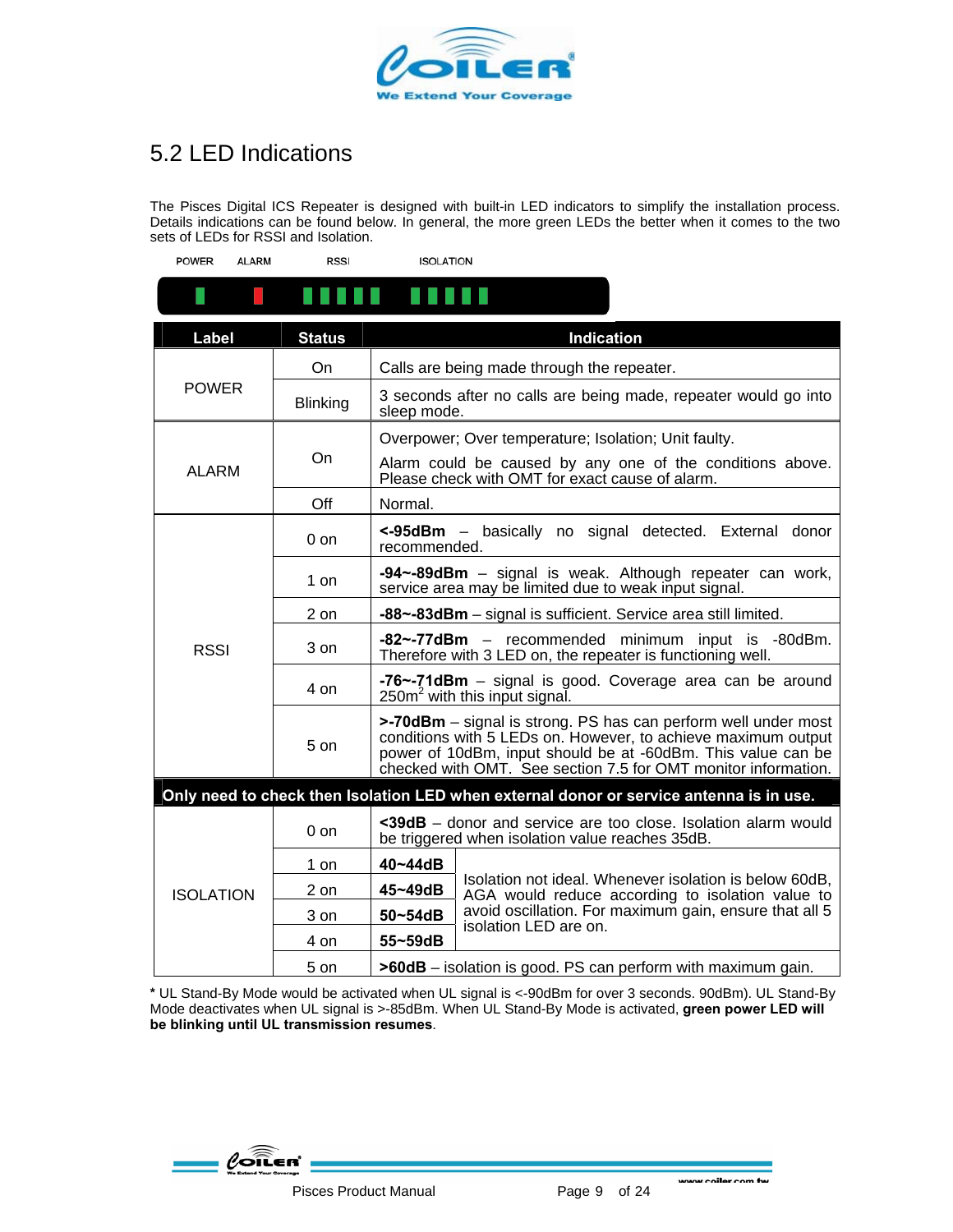

## 5.3 Available Optional Accessories

Standard package of the Pisces Digital ICS Repeater is for one service area plug and play installation. Optional package includes one three meter cable, one 7dBi panel antenna (could be used as donor or service) and a wall mount bracket. With the optional packages, the user can easily use the external antenna to either locate a better signal location or use the antenna to service a second area.

Should there be a need to service more than two rooms/areas, optional cabling and antennas can be purchased through a Coiler sales representative. Below is a list of available accessories to maximize the use of your Pisces Digital ICS repeater.











8521 9dBi Directional Panel Outdoor/Indoor Antenna

918 2dBi Omnidirectional **Outdoor Antenna** 

3dBi Omnidirectional **Indoor Antenna** 

2dBi Omnidirectional Patch Indoor Antenna

2, 3 and 4-Way **Power Splitters** 

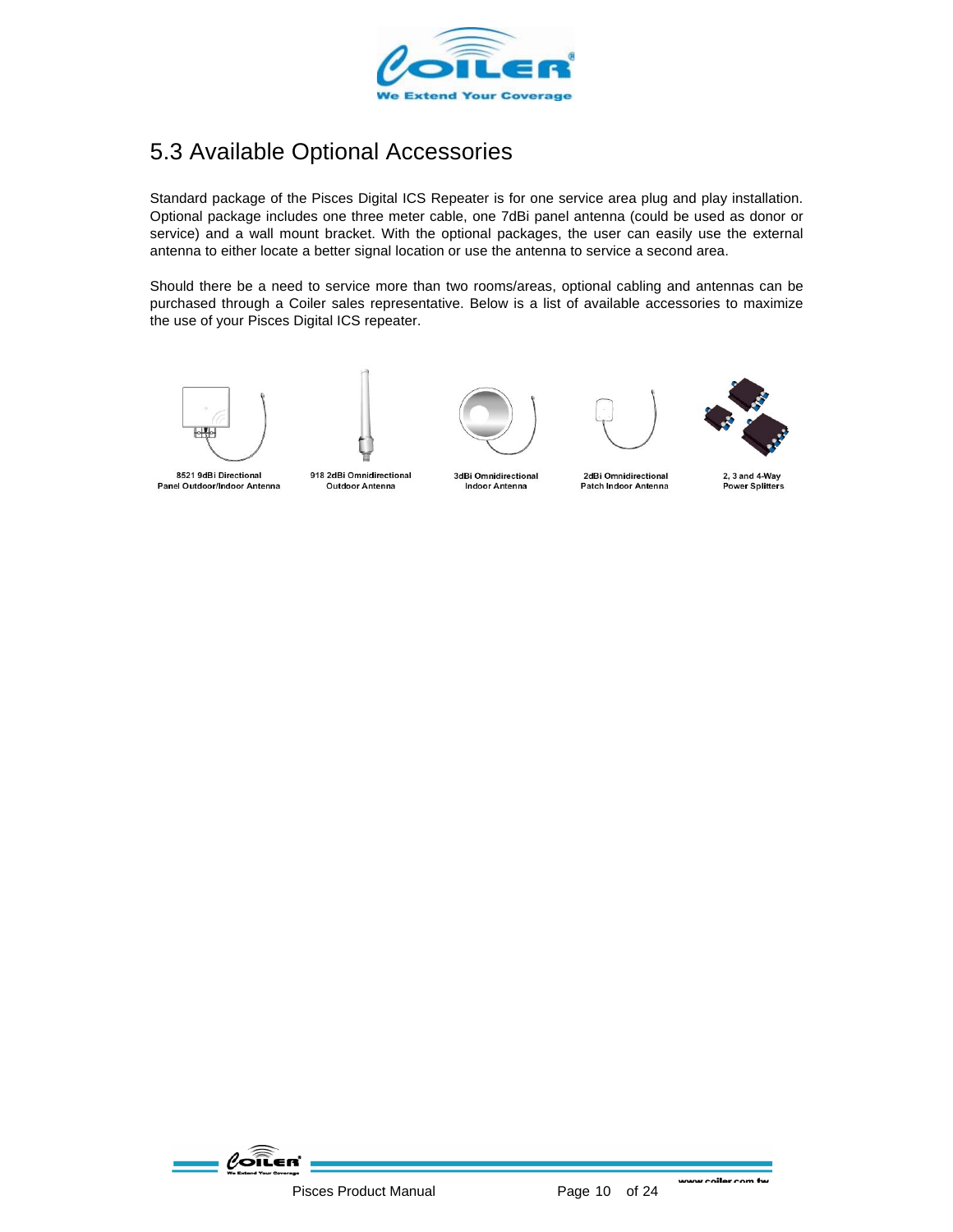

## 6. Installation

The installation of Pisces Digital ICS repeater without external antenna(s) is really just placing the unit next to the window and plugging in the power. However due to natural or manmade obstacles and the direction of the source signal, signal may not be sufficient for the Pisces to work properly. This section provides instruction on how to identify the best placement location and the application of Pisces with external antenna(s).

#### 6.1 Standard Package Installation

*Be sure to review the Quick Installation Guide for instructions on removing the base cover. Review Section 4 for connections at the base.*

- Locate a window location where you would like to place the repeater main unit. The back of repeater should be at least partially higher than the bottom of the window to ensure receiving of signal.
- Power on the repeater connecting the main unit with AC power supply unit and plugging into a wall socket.
- Check the RSSI LED. Coiler recommend minimum of 3 RSSI LED for quality performance.
- When RSSI LED is less than 3, please locate a different window or refer to the 6.2 for external antenna utilization.



#### 6.2 Utilizing External Donor Antenna

*This section refers to using components from the optional package.* 

- Disconnect the built-in donor port (refer to Section 4 for base connections) and connect the 90° end of the 3 meter cable instead.
- Connect the 7dBi panel antenna to the other end of the 3 meter cable (should you need a longer cable or different antenna, please speak to a Coiler representative).
- Search for a better signal location by checking the RSSI LED. Be sure to have 3 RSSI LED or more.
- When external antenna is used, be sure to check the Isolation LED. Best to have all 5 Isolation LED lid.
- Mount the external donor antenna once an ideal location is found.



**Note: when not all of the Isolation LED's are lid, the gain of the repeater maybe less than 70dB.** 

Pisces Product Manual Page 11 of 24

ununu coiler com tu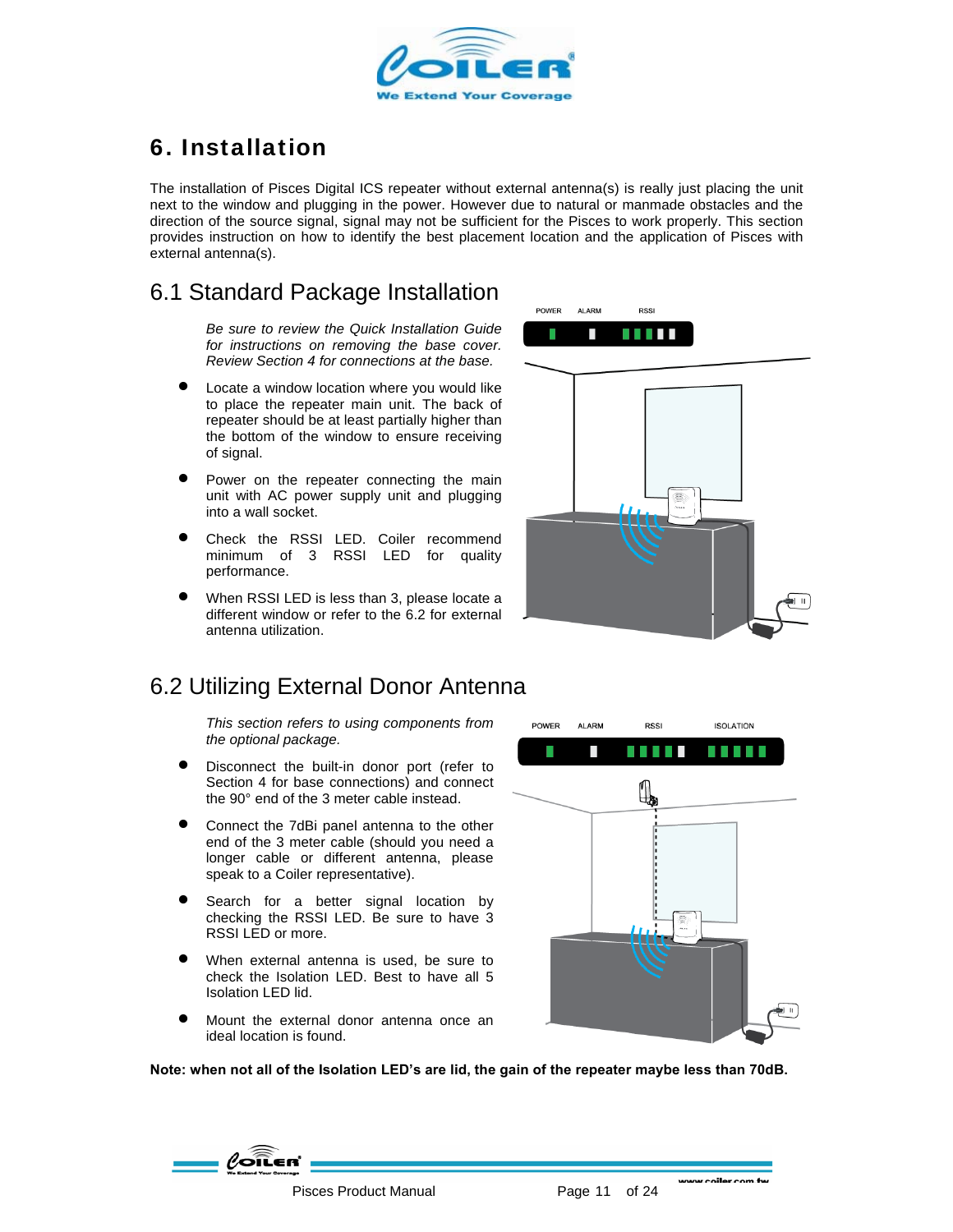

#### 6.3 Utilizing External Service Antenna

*This section refers to using components from the optional package.* 

- Remove the dummy load on MS CPL port (refer to Section 4 for base connections) and connect the 90° end of the 3 meter cable instead.
- Connect the 7dBi panel antenna to the other end of the 3 meter cable.
- Please make sure that all 5 Isolation LED are lid.
- Determine best location to mount the donor antenna to service a second area/room.

*Speak to a Coiler representative for additional components for multiple service antenna application.* 

- The built-in service port has a +10dB difference from the MS CPL port. When multiple antennas would be used, it is recommended that the built-in antenna to be connected to MS CPL port and external antennas to the original service port to compensate for the cable and splitter loss.
- Due to the difference of 10dB output, whenever built in service antenna would not be in use, it is recommended that the original service port be used instead of the MS CPL port.



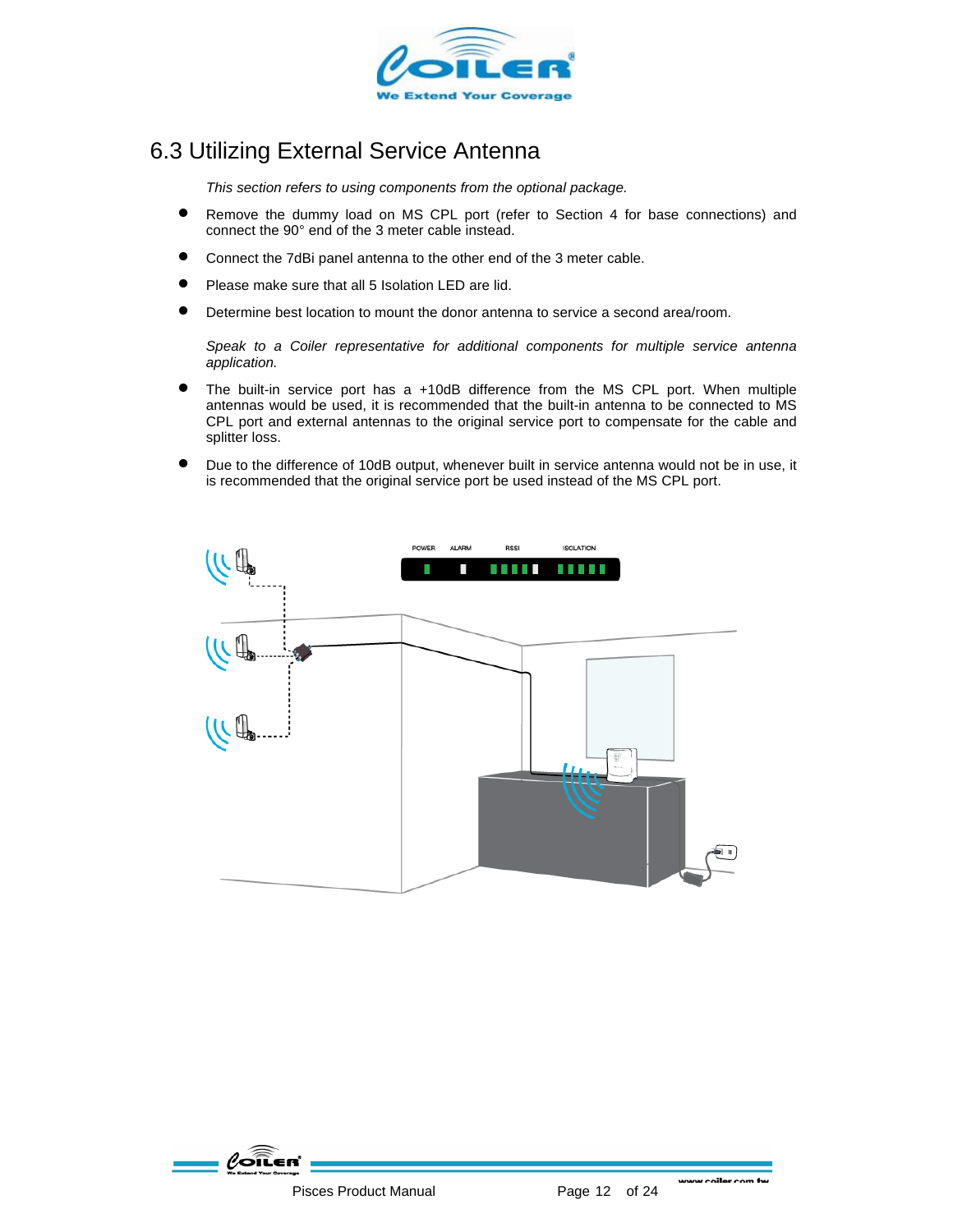

## 7. Testing

Test the repeater's performance by making phone calls using a mobile phone of the appropriate operator in various locations in the installation site. Ensure that the signal is available in the locations most distant from the service antennas and in the corners of the facility. In case there are any problems with these tests, please refer to the Troubleshooting section (Section 9) of this manual.

**For RF testing of various parameters, please download and install OMT for PS-2200.** The ICS function generates interference signal to the testing equipment and would distort the testing result. The PS OMT has different test mode for the testing of different parameters to ensure accurate readings, please refer to section 10.5 under **B – Operator Screenshot** for test mode settings.

**Note: With the ICS function on, the Pisces Digital ICS repeater meets all 3GPP and has been certified by the responsible authorities.** 

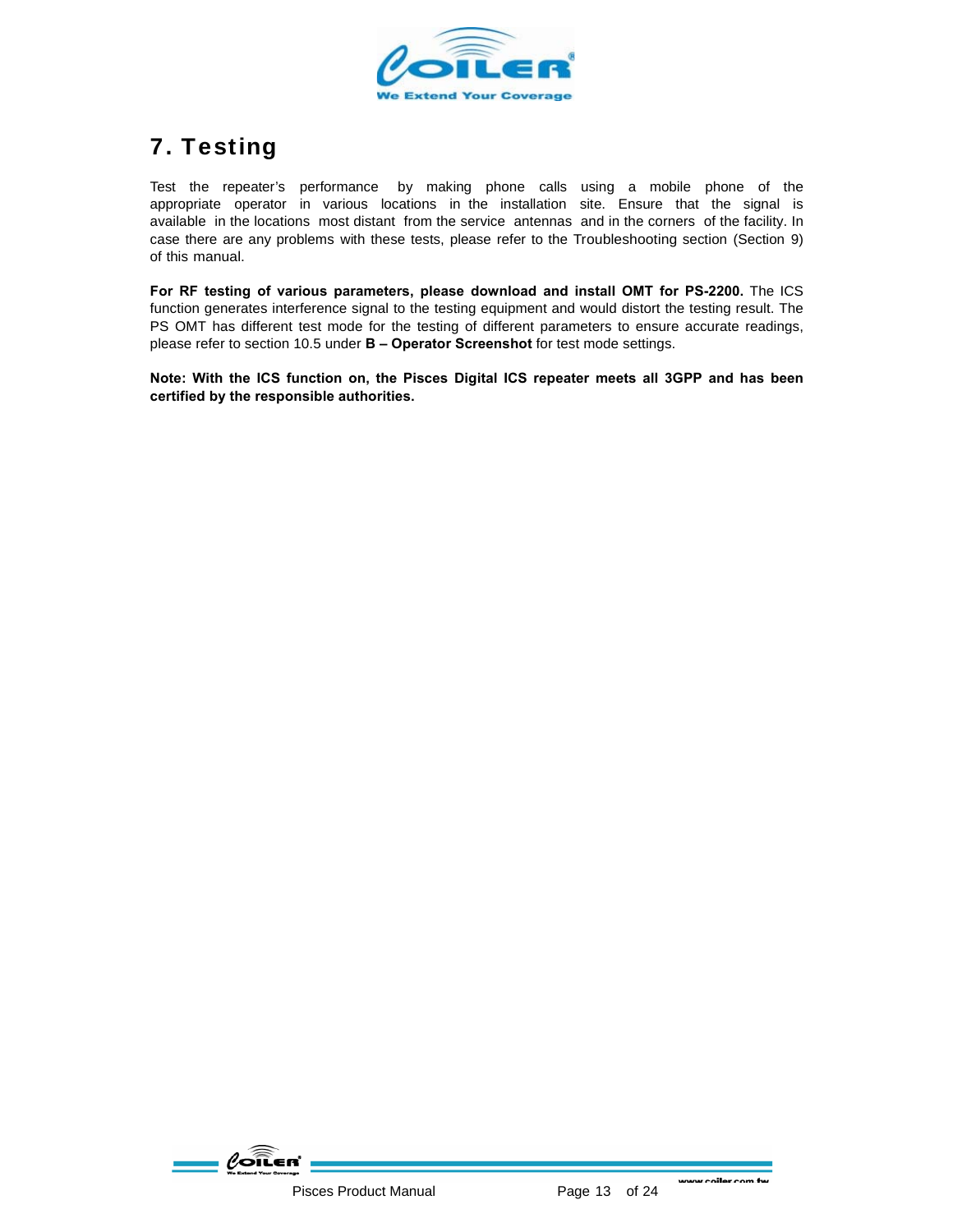

#### 8. Accessing the PS with Coiler OMT

The Pisces Digital ICS repeater is designed to be a simply Plug & Connect DIY solution. The use of OMT would be strictly for changing of service frequency or to switch the unit into different test modes. To download the PS OMT, please visit Coiler's FTP site below:

**ftp://ftp.coiler.com.tw/\_ftp\_/coilerclient/OMT/PS2200/** 

You will find the OMT file itself as well as the driver for the mini USB cable under this folder.

**This FTP site is password protected. Please contact your Coiler representative for login user name and password.** 

#### 8.1 .NET Framework 3.5 Installation

If you are using Windows XP, please install .NET Framework 3.5. It can be downloaded from Microsoft website or from Coiler ftp site. The full download for the file is around 231MB. Please follow the installation instruction once the file is downloaded and launched.

Windows 7 user does not need to install this software addition since it is already built in.

#### 8.2 OMT Installation

- The file downloaded from the FTP site is a zip file. You need to unzip the file before launching the installation.
- You must install both the OMT software and the USB Driver before accessing the PS via the USB port.
- Double click on the OMT SOHO Series installation file to start the installation.



A welcome screen will appear. Simply click "Next" to continue. You can specify where to install the software in your hard drive as well as who would have access to the Coiler OMT.

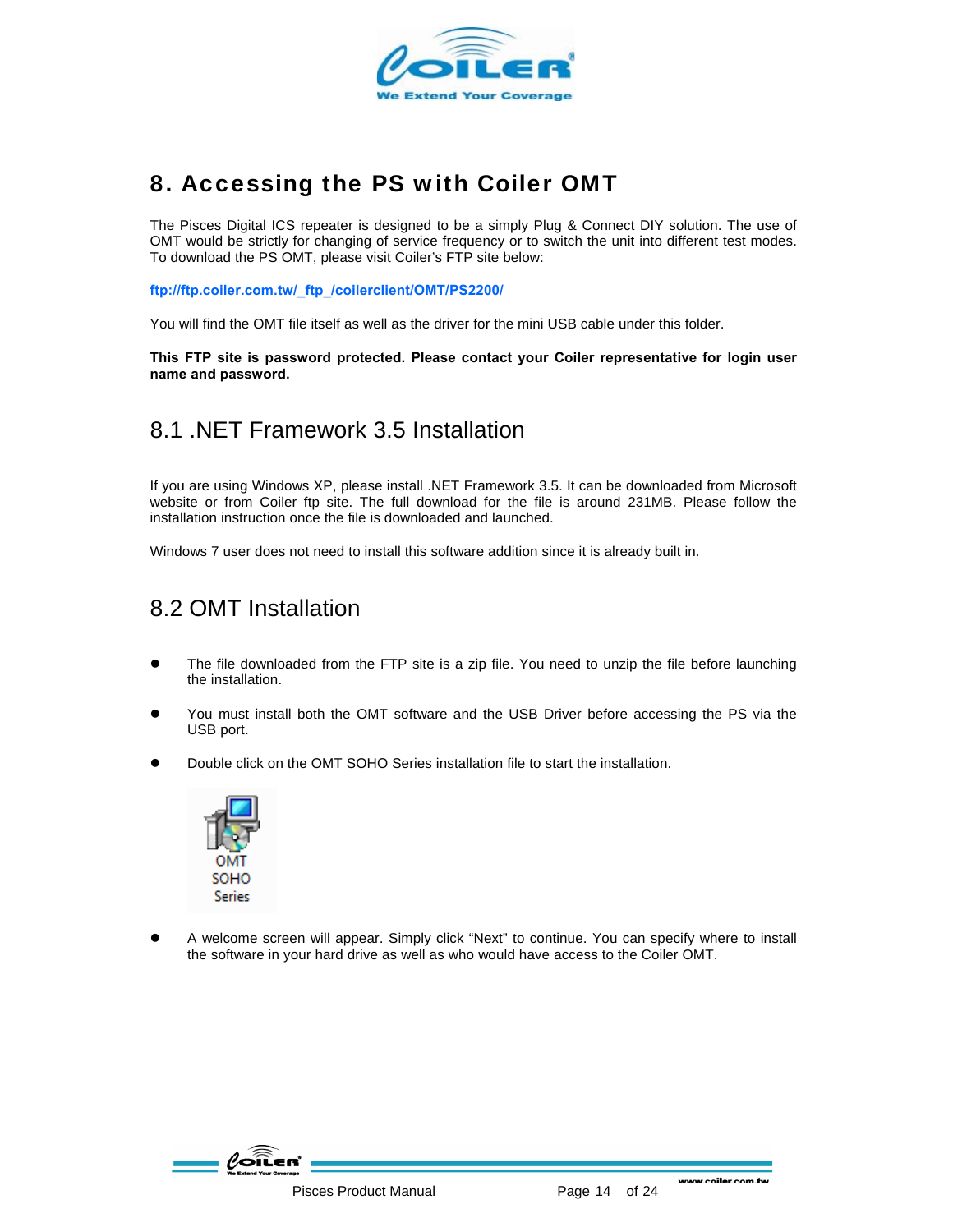

| Coiler OMT SOHO Series                                                                                       | x                   |
|--------------------------------------------------------------------------------------------------------------|---------------------|
| <b>Select Installation Folder</b>                                                                            |                     |
| The installer will install Coiler OMT SOHO Series to the following folder.                                   |                     |
| To install in this folder, click "Next". To install to a different folder, enter it below or click "Browse". |                     |
| Folder:<br>C:\Program Files\COILER\OMT\Coiler OMT SOHO Series\                                               | Browse<br>Disk Cost |
| Install Coiler OMT SOHO Series for yourself, or for anyone who uses this computer:                           |                     |
| C Everyone                                                                                                   |                     |
| Just me                                                                                                      |                     |
| Cancel<br>< Back                                                                                             | Next >              |

**•** Once the OMT finishes the installation, you can locate it either in the "Start" menu under "All **Programs**" in the "**Coiler**" folder or you can find it on your desktop labeled "**OMT**".



● You will NOT be able to access the PS with OMT at this point. Please continue to the next **section before attempting launching OMT.**

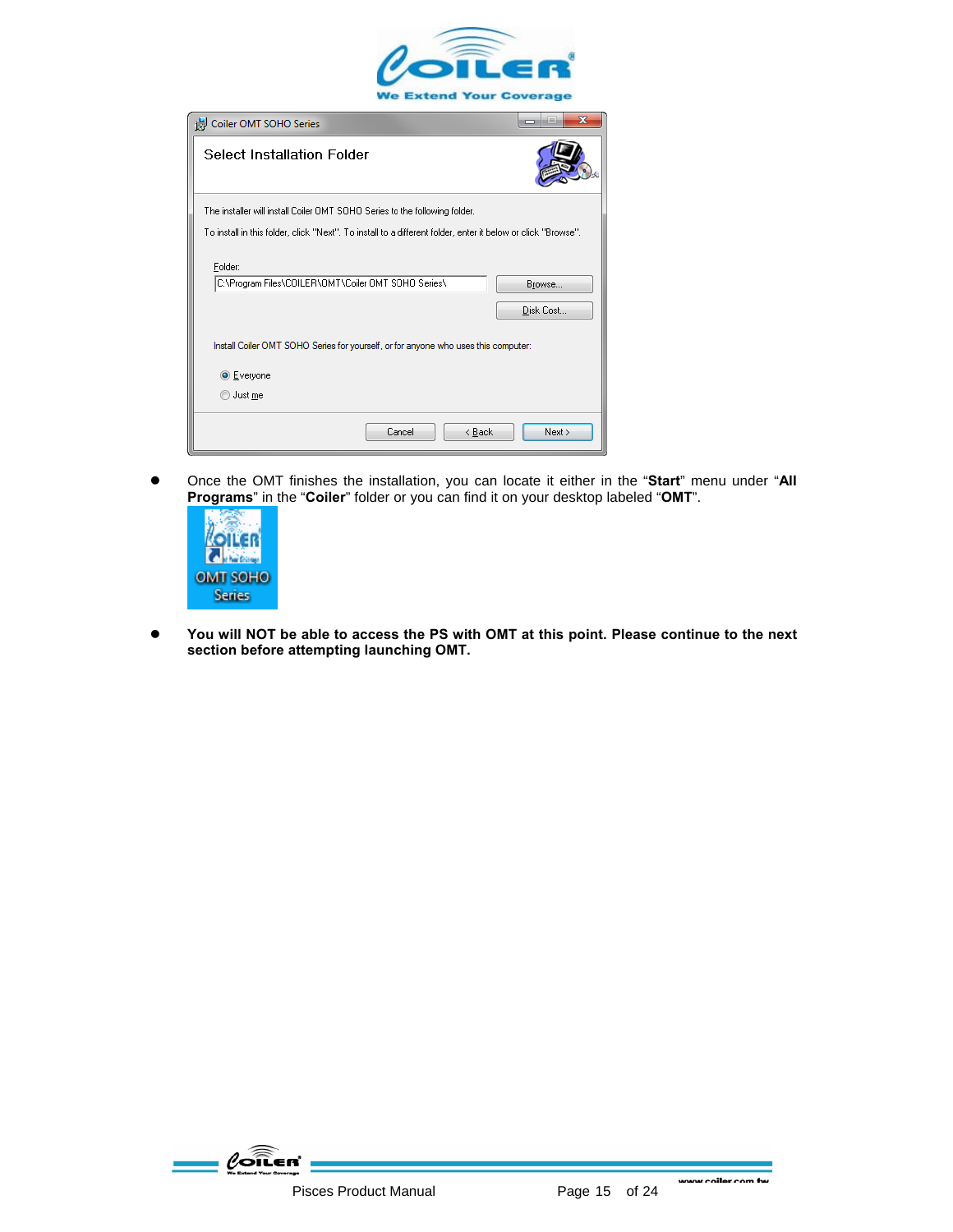

#### 8.3 USB Driver Installation

- $\bullet$  Unzip and run the "PreInstaller" file of the USB driver.
- Follow the on screen installation instruction to complete the driver installation.
- At this stage, the three part software/driver installation is complete.

Before launching the OMT, you will need to find out which COM port the PS repeater uses. To find out which COM port to use, **you would need to connect the PS to your computer in order to find out the exact COM port number.** 

Once the PS and the computer are connected. Right click on "My Computer" and select "Properties". Once inside properties, select the "Device Manager".





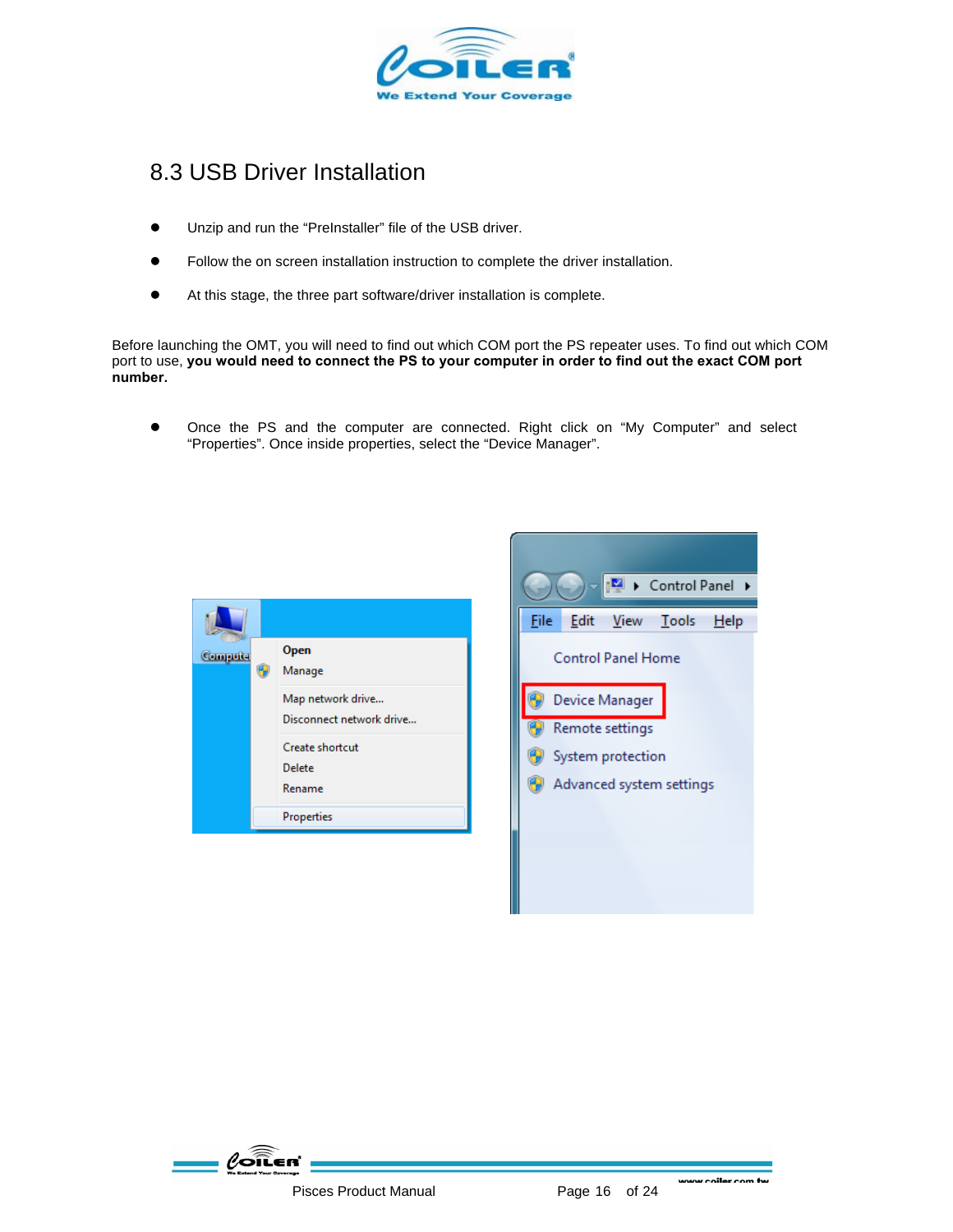

• Next you would need to find "Ports (COM & LPT)" in the hardware hierarchy chart. Expand "Ports (COM & LPT)" and locate "USB Serial Port" and note down the COM number (in the example below it is COM3, your setting may be different). You are now ready to launch the Coiler OMT.

| Eile<br>Action View Help<br>同国<br>⊜<br>⇔<br>⊿ . <u>. 4</u> 3000-PC6                                                                                                                                                                                                                                                                                                                                                                                                                              |
|--------------------------------------------------------------------------------------------------------------------------------------------------------------------------------------------------------------------------------------------------------------------------------------------------------------------------------------------------------------------------------------------------------------------------------------------------------------------------------------------------|
|                                                                                                                                                                                                                                                                                                                                                                                                                                                                                                  |
|                                                                                                                                                                                                                                                                                                                                                                                                                                                                                                  |
| <b>Batteries</b><br>Computer<br>Disk drives<br>Display adapters<br>DVD/CD-ROM drives<br><b>Um</b> Human Interface Devices<br><b>DE ATA/ATAPI controllers</b><br>-Conference Keyboards<br>Mice and other pointing devices<br><b>Monitors</b><br>Network adapters<br>Ports (COM & LPT)<br>Communications Port (COM1)<br>Silicon Labs CP210x USB to UART Bridge (COM6)<br><b>Processors</b><br>SM Driver<br>Sound, video and game controllers<br>System devices<br>Universal Serial Bus controllers |
|                                                                                                                                                                                                                                                                                                                                                                                                                                                                                                  |

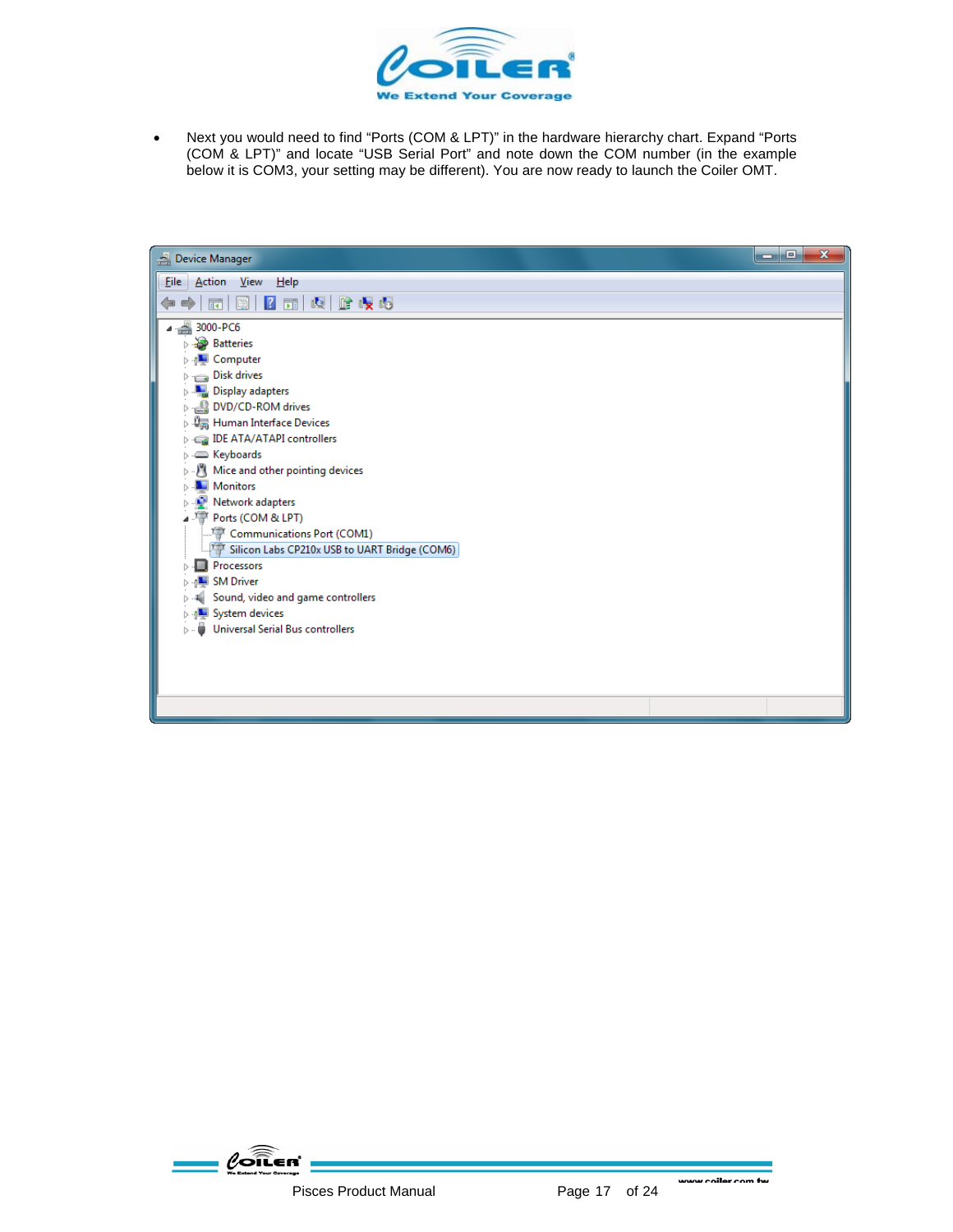

## 8.4 OMT Login

Now that you have all the software installed and know the COM port number, double click on the OMT software icon on your desktop or under coiler folder from the Start Menu. You will see the following screen.

| <b>Login Coiler OMT</b>             |  |
|-------------------------------------|--|
|                                     |  |
| <b>User Name</b>                    |  |
| Password                            |  |
| PS2200<br>Repeater                  |  |
| COM <sub>6</sub><br><b>COM Port</b> |  |
| Cancel<br>Login                     |  |
|                                     |  |

| <b>User Accounts</b> | <b>Password</b>                         | <b>Privilege</b>                                                                    |
|----------------------|-----------------------------------------|-------------------------------------------------------------------------------------|
| user                 | test                                    | Only view status                                                                    |
| operator             | coiler                                  | Set different test mode                                                             |
| admin                | <b>Contact Coiler</b><br>Representative | Set different test mode<br>Frequency adjustment<br>Log information for troubleshoot |

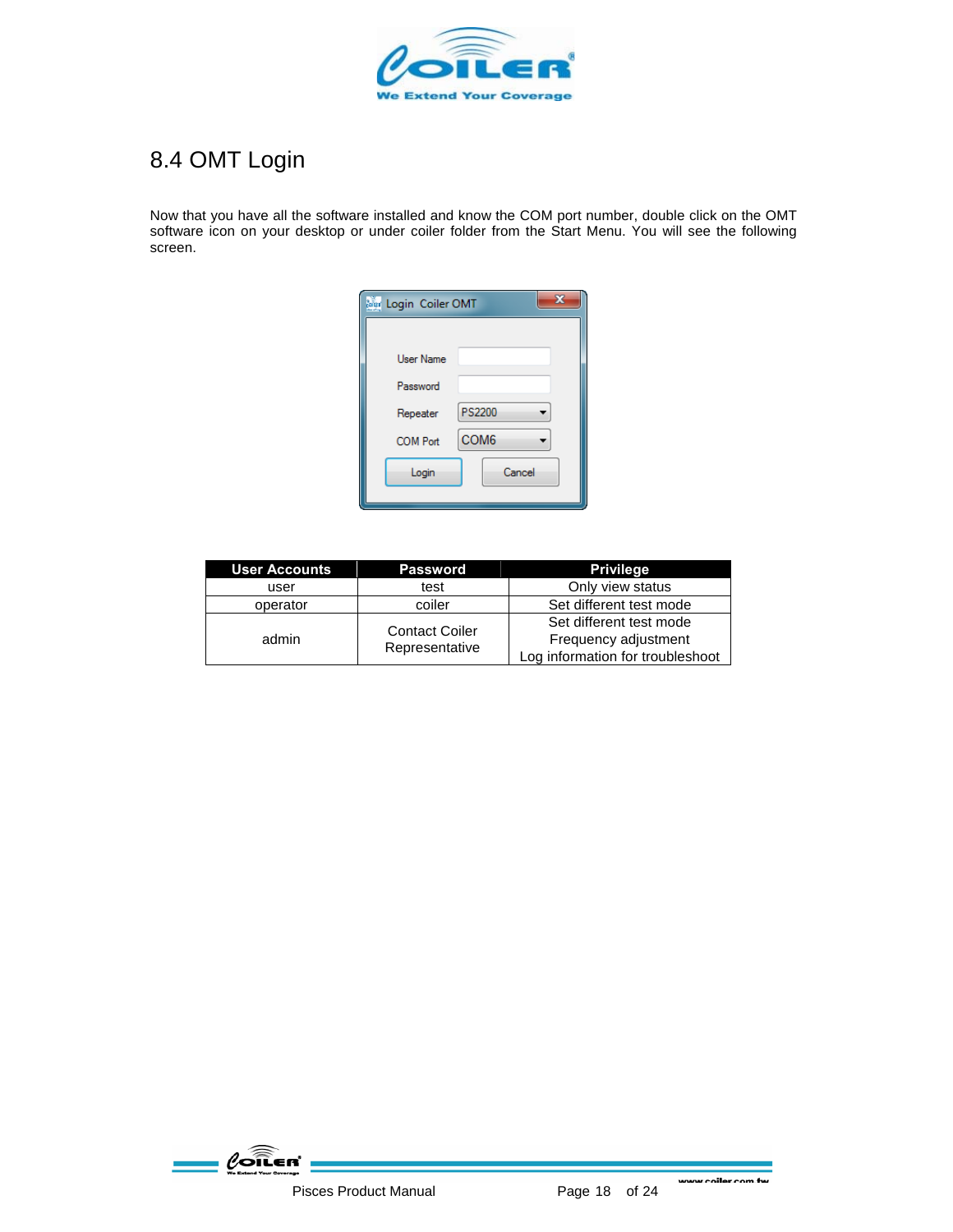

#### 8.5 Control, Monitor and Alarms

This section indicates the working description of each function.

#### A. Admin Screenshot

- The administrator can press "**Ctrl + F12**" to see the detail polling information and save the information.
- Press "Polling" if you with to get the most updated repeater status. You may also set automatic polling by checking the "Auto Polling" box and indicate the interval in seconds.

| $\begin{array}{c c c c c} \hline \multicolumn{1}{c }{-} & \multicolumn{1}{c }{\mathbf{X}} & \multicolumn{1}{c }{\mathbf{S}} & \multicolumn{1}{c }{\mathbf{X}} & \multicolumn{1}{c }{\mathbf{S}} & \multicolumn{1}{c }{\mathbf{S}} & \multicolumn{1}{c }{\mathbf{S}} & \multicolumn{1}{c }{\mathbf{S}} & \multicolumn{1}{c }{\mathbf{S}} & \multicolumn{1}{c }{\mathbf{S}} & \multicolumn{1}{c }{\mathbf{S}} & \multicolumn{1}{c }{\mathbf{S}} & \mult$<br>aur Coiler OMT-PS2200 [1.0.1.1] |                                                                                                                                                                                                                                                                                                                                                                                                                                                                                                                                                                                                                |                                                                        |                                              |  |
|-------------------------------------------------------------------------------------------------------------------------------------------------------------------------------------------------------------------------------------------------------------------------------------------------------------------------------------------------------------------------------------------------------------------------------------------------------------------------------------------|----------------------------------------------------------------------------------------------------------------------------------------------------------------------------------------------------------------------------------------------------------------------------------------------------------------------------------------------------------------------------------------------------------------------------------------------------------------------------------------------------------------------------------------------------------------------------------------------------------------|------------------------------------------------------------------------|----------------------------------------------|--|
|                                                                                                                                                                                                                                                                                                                                                                                                                                                                                           | <b>Controls</b>                                                                                                                                                                                                                                                                                                                                                                                                                                                                                                                                                                                                | <b>Monitor</b>                                                         | <b>Alarms</b>                                |  |
| <b>We Extend Your Coverage</b>                                                                                                                                                                                                                                                                                                                                                                                                                                                            | Frequency<br>2140.0<br>2140.0<br><b>DL Start</b><br><b>MHz</b>                                                                                                                                                                                                                                                                                                                                                                                                                                                                                                                                                 | <b>UL</b><br><b>DL</b><br>$-78.0$ dBm<br><b>Input Power</b><br>$-62.0$ | <b>DL Over Power</b><br><b>UL Over Power</b> |  |
| <b>PS2200</b>                                                                                                                                                                                                                                                                                                                                                                                                                                                                             | 2155.0<br>2155.0<br><b>DL</b> Stop<br><b>MHz</b><br>1950.0 $\frac{1}{x}$<br>1950.0<br><b>UL Start</b><br><b>MHz</b>                                                                                                                                                                                                                                                                                                                                                                                                                                                                                            | 64.0<br>$N/A$ dB<br>Gain<br>2.0<br><b>Output Power</b><br>Low dBm      | Isolation<br>Over Temperature                |  |
| $\mathbf{1}$<br><b>Type</b>                                                                                                                                                                                                                                                                                                                                                                                                                                                               | 1965.0<br>1965.0<br><b>UL Stop</b><br><b>MHz</b>                                                                                                                                                                                                                                                                                                                                                                                                                                                                                                                                                               | CH <sub>1</sub><br>Sleep<br>Work                                       | <b>PLL-Unlock</b>                            |  |
| V1.0<br>FW Ver.                                                                                                                                                                                                                                                                                                                                                                                                                                                                           | CH <sub>1</sub><br>ON<br>ON -                                                                                                                                                                                                                                                                                                                                                                                                                                                                                                                                                                                  | CH <sub>2</sub><br>Sleep<br>Work                                       |                                              |  |
| V <sub>0.1</sub><br>HW Ver.                                                                                                                                                                                                                                                                                                                                                                                                                                                               | ON -<br>CH <sub>2</sub><br>ON                                                                                                                                                                                                                                                                                                                                                                                                                                                                                                                                                                                  | CH <sub>3</sub><br>Sleep<br><b>Work</b>                                |                                              |  |
| 2012/5/27<br><b>FW Update</b><br><b>Get Configuration</b>                                                                                                                                                                                                                                                                                                                                                                                                                                 | CH <sub>3</sub><br>ON<br>ON -<br>Look Up<br>Set Freq                                                                                                                                                                                                                                                                                                                                                                                                                                                                                                                                                           | Isolation<br>59.0 dB                                                   |                                              |  |
| <b>Port Connection</b>                                                                                                                                                                                                                                                                                                                                                                                                                                                                    | <b>ICS ON</b><br><b>Test Mode</b>                                                                                                                                                                                                                                                                                                                                                                                                                                                                                                                                                                              | $1.0$ dB<br><b>AGA ATT</b>                                             |                                              |  |
| COM <sub>6</sub><br><b>Close</b>                                                                                                                                                                                                                                                                                                                                                                                                                                                          | <b>ICS ON</b>                                                                                                                                                                                                                                                                                                                                                                                                                                                                                                                                                                                                  | 37.0 °C<br>Temperature                                                 |                                              |  |
|                                                                                                                                                                                                                                                                                                                                                                                                                                                                                           | OFF<br><b>OFF</b><br><b>AGC Trailing</b>                                                                                                                                                                                                                                                                                                                                                                                                                                                                                                                                                                       |                                                                        |                                              |  |
| Exit                                                                                                                                                                                                                                                                                                                                                                                                                                                                                      | Set                                                                                                                                                                                                                                                                                                                                                                                                                                                                                                                                                                                                            | Polling                                                                | 10 Sec.<br>Auto Polling per                  |  |
| Remote<br>Local<br>Clean Message<br>Save Message                                                                                                                                                                                                                                                                                                                                                                                                                                          | 01 00 00 0C 00 07 00 25 00 00 77 B3 33 4F 00 00 00 07 EF<br>09:24:18 TX[11]: 16 16 16 16 00 04 01 00 40 00 BA<br>09:24:18 RX[26]: 16 16 16 16 00 13 00 01 40 00 0A B1 46 81 41 C1 40 01 3A 0C 00 33 4F 00 00 5A<br>09:24:19 TX[11]: 16 16 16 16 00 04 01 00 03 00 F9<br>09:24:19 RX[52]: 16 16 16 16 00 2D 00 01 03 00 01 0A 0C 05 1B 01 00 0A 3A 0C 00 00 14 81 B2 41 00 00 14 06 01 C1 3B<br>01 00 00 0C 00 07 00 25 00 00 77 B3 33 4F 00 00 00 07 EB<br>09:24:19 TX[11]: 16 16 16 16 00 04 01 00 40 00 BA<br>09:24:19 RX[26]: 16 16 16 16 00 13 00 01 40 00 0A B2 46 81 41 C2 40 02 3B 0C 00 33 4F 00 00 58 |                                                                        |                                              |  |

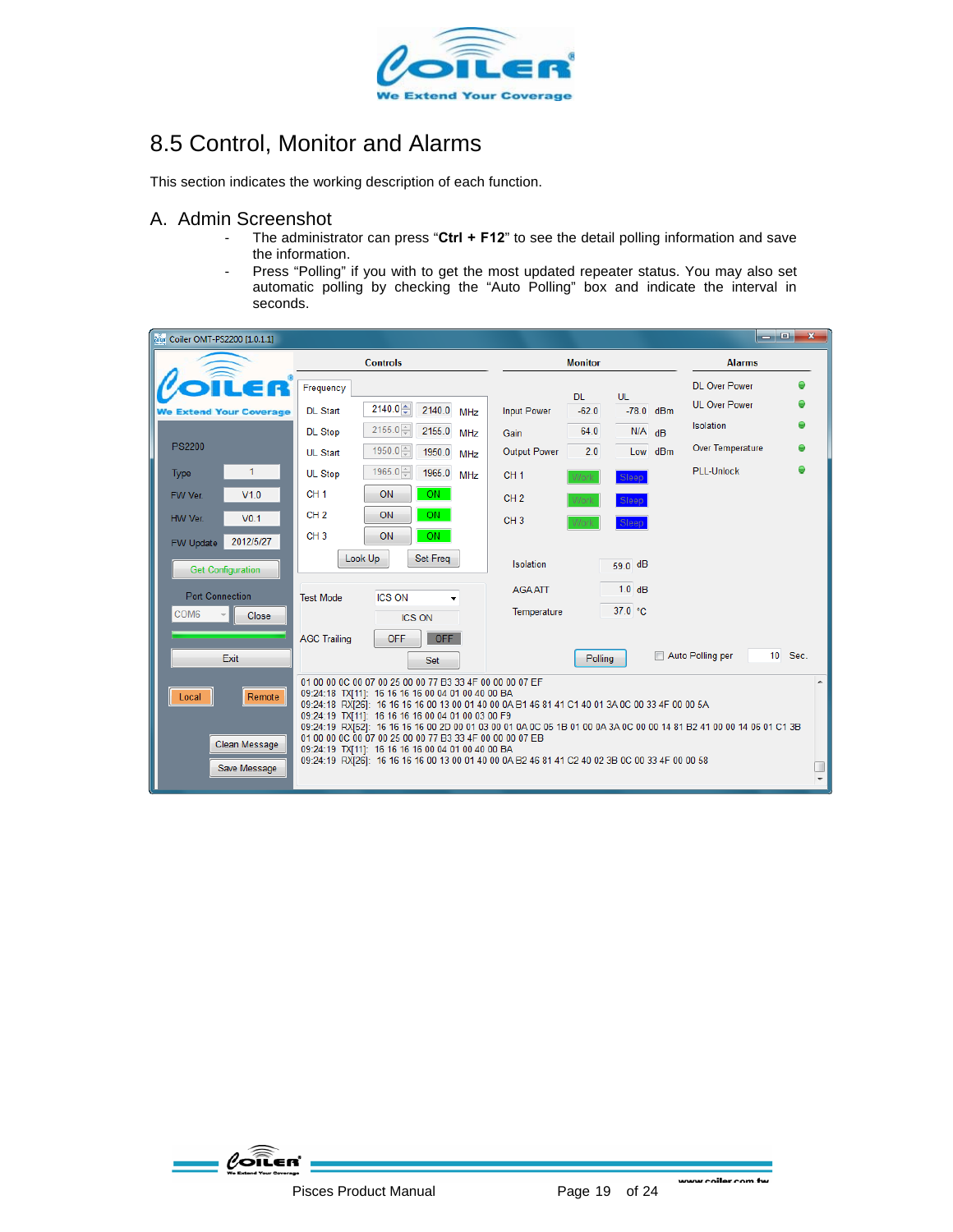

#### **Control Descriptions:**

| <b>DL Start</b>     | Adjustable by 0.1MHz. Use the up and down arrow to adjust or simply type<br>the frequency you wish in.                                      |
|---------------------|---------------------------------------------------------------------------------------------------------------------------------------------|
| DL Stop             | Always 15MHz difference from the DL Start Frequency.                                                                                        |
| UL Start            | Will automatically be calculated base on DL Start Freq.                                                                                     |
| UL Stop             | Will automatically be calculated base on DL Stop Freg.                                                                                      |
| CH <sub>1</sub>     | Digital On/Off switch of the first 5MHz of your 15MHz selection.                                                                            |
| CH <sub>2</sub>     | Digital On/Off switch of the middle 5MHz of your 15MHz selection.                                                                           |
| CH <sub>3</sub>     | Digital On/Off switch of the last 5MHz of your 15MHz selection.                                                                             |
| Look UP             | Opens separate window for frequency selection by region and operator.<br>Double click to change frequency to intended operator's frequency. |
| Set Freq            | Applies the adjusted frequency to the repeater.                                                                                             |
| <b>Test Mode</b>    | Select the mode to test for particular parameter.                                                                                           |
| <b>AGC Trailing</b> | Default off. When AGC trailing is on,                                                                                                       |

| $\mathbf{x}$<br>bur Frequency Look Up |             |                     |                                            |                                        |  |
|---------------------------------------|-------------|---------------------|--------------------------------------------|----------------------------------------|--|
| Area                                  |             | Asia                | ▼                                          |                                        |  |
|                                       | Country     | Taiwan              |                                            | Please double click to apply frequncy. |  |
|                                       | Operator    | <b>UL</b> Frequency | <b>DL</b> Frequency                        | Bandwidth                              |  |
|                                       | CHT         |                     | 1960.0 - 1975.0 MHz 2150.0 - 2165.0 MHz    | 15                                     |  |
|                                       | TCC         |                     | 1945.0 - 1960.0 MHz 2135.0 - 2150.0 MHz    | 15                                     |  |
|                                       | <b>FET</b>  |                     | 1920.0 - 1935.0 MHz 2110.0 - 2125.0 MHz    | 15                                     |  |
|                                       | <b>VIBO</b> |                     | 1935.0 - 1945.0 MHz 2125.0 - 2135.0 MHz 10 |                                        |  |
|                                       |             |                     |                                            |                                        |  |
|                                       |             |                     |                                            |                                        |  |
|                                       |             |                     |                                            |                                        |  |
|                                       |             |                     |                                            |                                        |  |
|                                       |             |                     |                                            |                                        |  |
|                                       |             |                     |                                            |                                        |  |

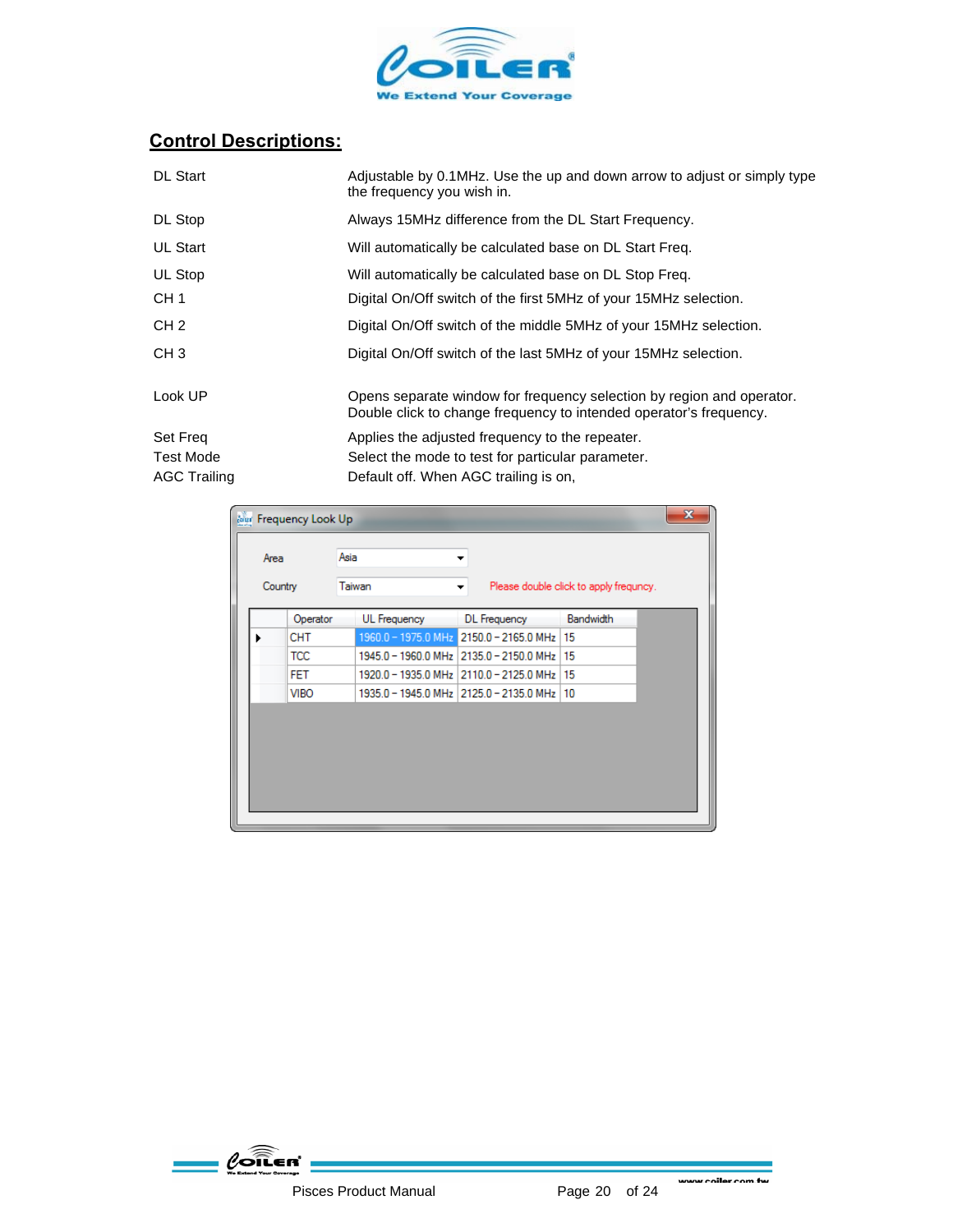

#### **Monitor Descriptions:**

| Input Power         | Indicating the input power of both DL and UL detected by the repeater.                                                                                                             |
|---------------------|------------------------------------------------------------------------------------------------------------------------------------------------------------------------------------|
| Gain                | Indicating the DL and UL gain of repeater. UL gain will display as N/A during<br>UL standby mode (blue sleep button).                                                              |
| <b>Output Power</b> | Displays the DL and UL output power of the repeater. UL output power will<br>display as Low during UL standby mode (blue sleep button).                                            |
| CH <sub>1</sub>     | Displays the DL and UL working status of first 5MHz of your 15MHz<br>selection. DL will show sleep when channel is switched off or when no signal<br>of this channel is detected.  |
| CH <sub>2</sub>     | Displays the DL and UL working status of middle 5MHz of your 15MHz<br>selection. DL will show sleep when channel is switched off or when no signal<br>of this channel is detected. |
| CH <sub>3</sub>     | Displays the DL and UL working status of last 5MHz of your 15MHz<br>selection. DL will show sleep when channel is switched off or when no signal<br>of this channel is detected.   |
| <b>Isolation</b>    | Displays the isolation value detected by repeater.                                                                                                                                 |
| AGA ATT             | Adjustment made by AGA when isolation is insufficient.                                                                                                                             |
| Temperature         | Operating temperature of the repeater.                                                                                                                                             |

#### **Alarm Descriptions:**

| <b>DL Over Power</b> | This can happen when DL input power reaches -32dBm or higher.                                         |
|----------------------|-------------------------------------------------------------------------------------------------------|
| <b>UL Over Power</b> | This can happen when too many people are using the repeat<br>simultaneously.                          |
| <b>Isolation</b>     | Triggers when isolation value is <35dB.                                                               |
| Over Temperature     | Triggers when temperature is over $75^{\circ}$ C. Repeater will recover at 65 $^{\circ}$ C.           |
| PLL-Unlock           | Triggered when repeater hardware fails. If alarm persist, contact Coiler for<br>warranty information. |

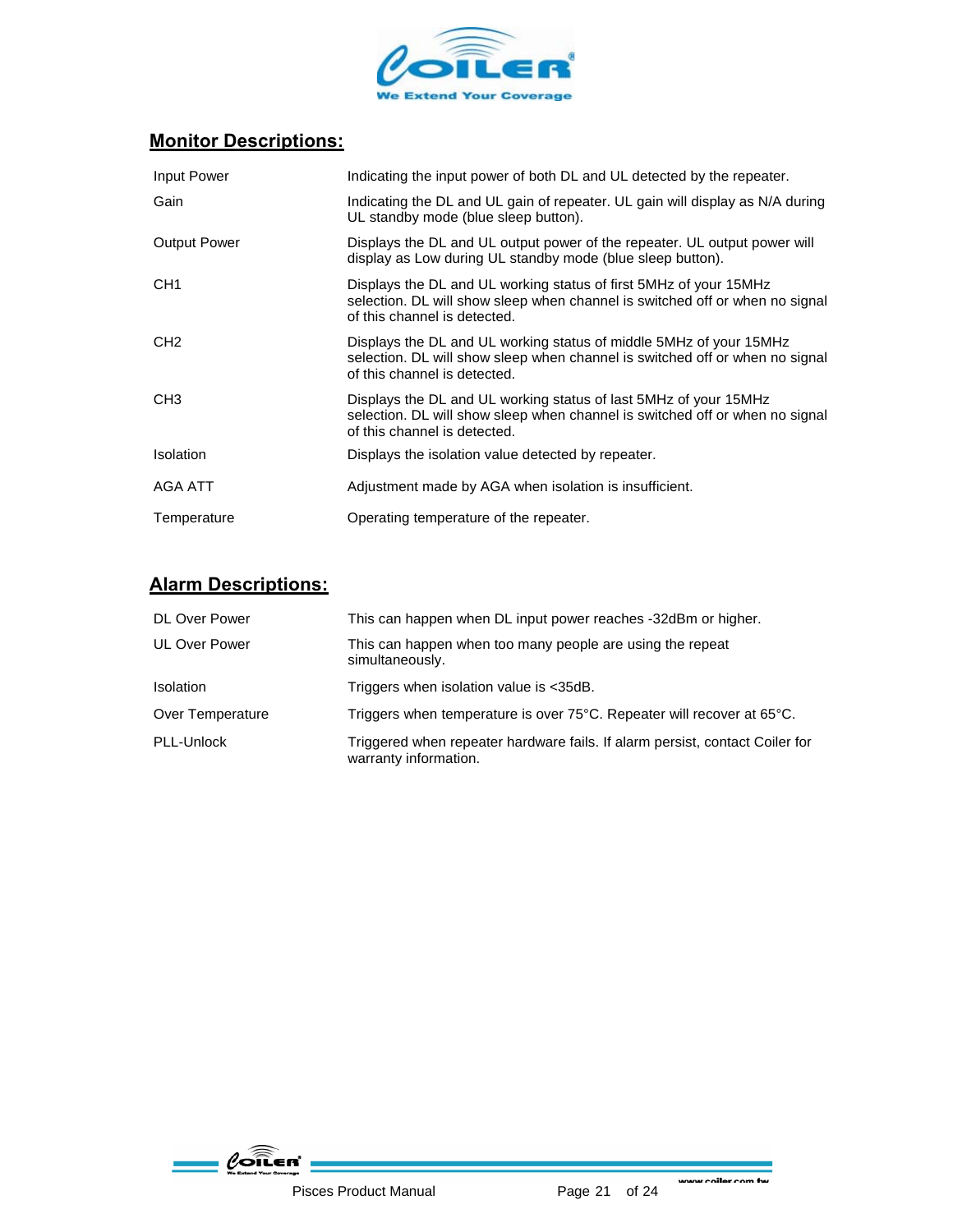

#### B. Operator Screenshot

The ICS function generates interference signal to the testing equipment and would distort the testing result. Hence a list of different test modes can be found under "admin" and "operator" account. Please select the appropriate test mode according to the testing parameters to ensure accurate result.

| <b>Test Mode</b>     | <b>Purpose</b>                                                                        |
|----------------------|---------------------------------------------------------------------------------------|
| <b>ICS ON</b>        | Default setting. <b>Always</b> select this option to ensure proper functioning of PS. |
| <b>ICS UL</b>        | Select this option to test UL standby mode.                                           |
| DL ICS OFF           | UL PA would be off and DL signal would become analog with this test mode.             |
| UL ICS OFF           | DL PA would be off and UL signal would become analog with this test mode.             |
| <b>OUT BAND GAIN</b> | Select this test mode to test out of band gain.                                       |
| <b>NOISE FIGURE</b>  | Select this test mode to test noise figure.                                           |



Both "admin" and "operator" also has the ability to switch AGC Trailing on/off. When AGC trailing is on, UL AGC will follow DL AGC. By default, AGC trailing is off so UL and DL AGC would work independently.

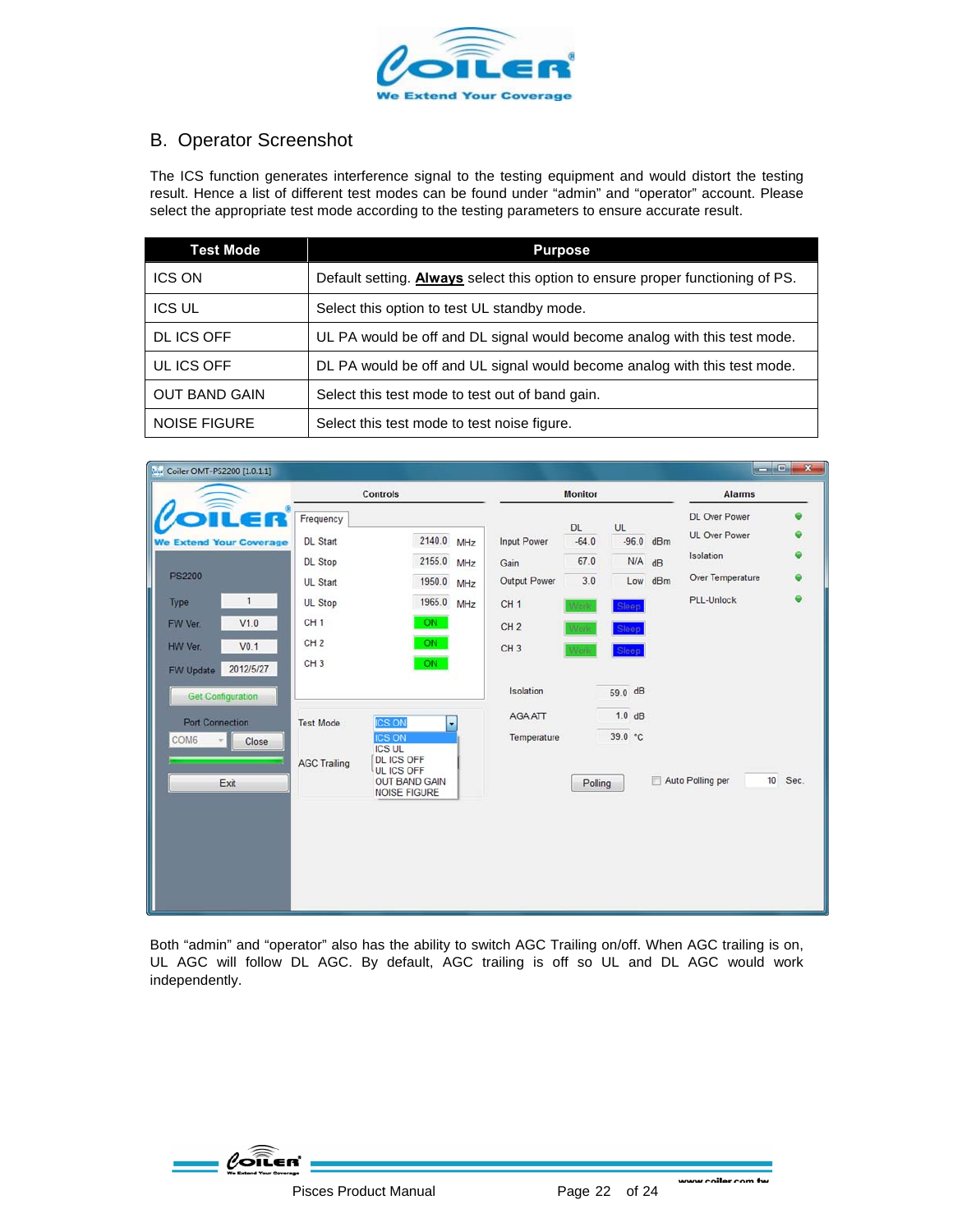

#### C. User Screenshot

User mode does not have ability to modify any setting. Only viewing of status is available.

| <b>Mar</b> Coiler OMT-PS2200 [1.0.2.2]                                          |                                    |                                |                                    |                                   |                     | أقأد                                         | $\mathbf{x}$           |
|---------------------------------------------------------------------------------|------------------------------------|--------------------------------|------------------------------------|-----------------------------------|---------------------|----------------------------------------------|------------------------|
|                                                                                 | <b>Controls</b>                    |                                | <b>Monitor</b>                     |                                   |                     | <b>Alarms</b>                                |                        |
| $\mathbf{R}^2$<br>2<br><b>We Extend Your Coverage</b>                           | Frequency<br><b>DL Start</b>       | 2125.0<br><b>MHz</b>           | <b>Input Power</b>                 | <b>DL</b><br><b>UL</b><br>$-66.0$ | $-94.0$ dBm         | <b>DL Over Power</b><br><b>UL Over Power</b> | $\bullet$<br>●         |
| <b>PS2200</b>                                                                   | <b>DL Stop</b><br><b>UL Start</b>  | 2140.0<br>MHz<br>1935.0<br>MHz | Gain<br>Output Power               | 56.0<br>$-10.0$                   | $N/A$ dB<br>Low dBm | Isolation<br>Over Temperature                | $\bullet$<br>$\bullet$ |
| 1<br><b>Type</b><br>V1.1<br>FW Ver.                                             | <b>UL Stop</b><br>CH <sub>1</sub>  | 1950.0<br>MHz<br>ON -          | CH <sub>1</sub><br>CH <sub>2</sub> | Sleep<br>Work<br>Sleep<br>Work    |                     | PLL-Unlock                                   | $\bullet$              |
| HW Ver.<br>V <sub>0.1</sub><br>2012/5/27<br>FW Update                           | CH <sub>2</sub><br>CH <sub>3</sub> | ON -<br>ON -                   | CH <sub>3</sub>                    | Sleep<br>Work                     |                     |                                              |                        |
| <b>Get Configuration</b>                                                        |                                    |                                | Isolation                          | 45.0 dB                           |                     |                                              |                        |
| <b>Port Connection</b><br>COM <sub>6</sub><br>Close<br>$\overline{\phantom{a}}$ | <b>Test Mode</b>                   | <b>ICS ON</b>                  | <b>AGA ATT</b><br>Temperature      | 15.0 dB<br>36.0 °C                |                     |                                              |                        |
| Exit                                                                            | <b>AGC Trailing</b>                | OFF                            |                                    | Polling                           |                     | Auto Polling per                             | 10 Sec.                |
|                                                                                 |                                    |                                |                                    |                                   |                     |                                              |                        |
|                                                                                 |                                    |                                |                                    |                                   |                     |                                              |                        |
|                                                                                 |                                    |                                |                                    |                                   |                     |                                              |                        |